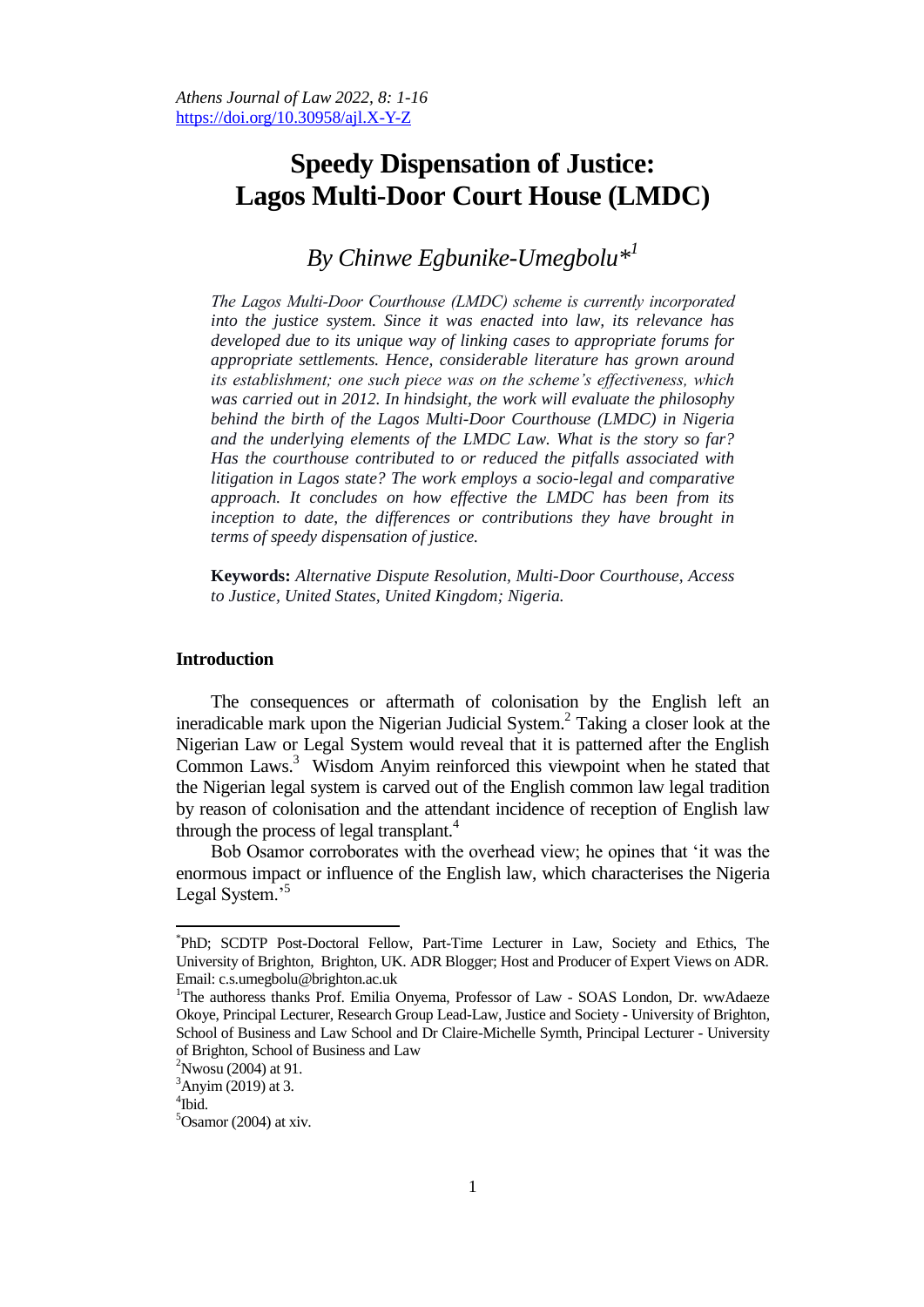Before proceeding to how the English common law is applicable in Nigeria's legal system or law, as evidenced above. It is pertinent to point out that Section 32 (1) of the Interpretation Act chapter 192 (1990) reads as thus:

Subject to the provisions of this section and except in so far as other provision is made by any Federal law, the common law of England and the doctrines of equity, together with the statutes of general application that were in force in England on the 1<sup>st</sup> day of January 1900, shall, in so far as they relate to any matter within the legislative competence of the Federal legislature, be in force in Nigeria.<sup>6</sup>

The 1999 constitution under its provision section 7, which is under the second schedule to this Constitution (Part II-Powers of the Federal Republic of Nigeria), states:

That the House of Assembly of a state shall have the power to make laws for the peace, order and good government of the state or any part thereof concerning the following matters.

Against this backdrop, they grew a natural urge amid the commercial sector for what may be called an antidote- a remedy other than litigation that can hasten or resolve commercial disputes rapidly while preserving business relationships. Given this, the Nigerian government, in the bid to curb the problem associated with the justice system, amended the constitution of the Federal Republic of Nigeria and Section 36 was believed to be the antidote.<sup>8</sup>

Conversely, Section 36 of the Constitution of the Federal Republic of Nigeria 1999<sup>9</sup> guarantees a fair hearing within a reasonable time by a court or other tribunal established law and constituted in such manner as to secure its independence and impartiality.<sup>10</sup> Furthermore, in recent years, the Supreme Court of Nigeria has accorded recognition to the right of disputants to take steps to narrow down issues between them. This was well illustrated in the case of *Ogunleye v Oni,* where the court stated that:

1

<sup>&</sup>lt;sup>6</sup> Laws of the Federation of Nigeria the Interpretation Act, Chapter 192

<sup>&</sup>lt;sup>7</sup>Constitution of the Federal Republic of Nigeria 1999 cited in Anyim at  $6$  - "Received English law" comprises the common law, the doctrines of equity, statutes of general application in force in England on January 1, 1900, Statutes and subsidiary legislation on specified matters and English law (statutes) made before October 1, 1960, and extending to Nigeria, which is not yet repealed. Laws made by the local colonial legislature are treated as part of Nigerian legislation. The failure to review most of these laws, especially in the field of criminal law has occasioned the existence of what may be described as impracticable laws, which are, honoured more in the breach than in the observance.

 ${}^{8}$ Osamor (2004) at xiv.

<sup>&</sup>lt;sup>9</sup>Ibid.

 $^{10}$ Ibid.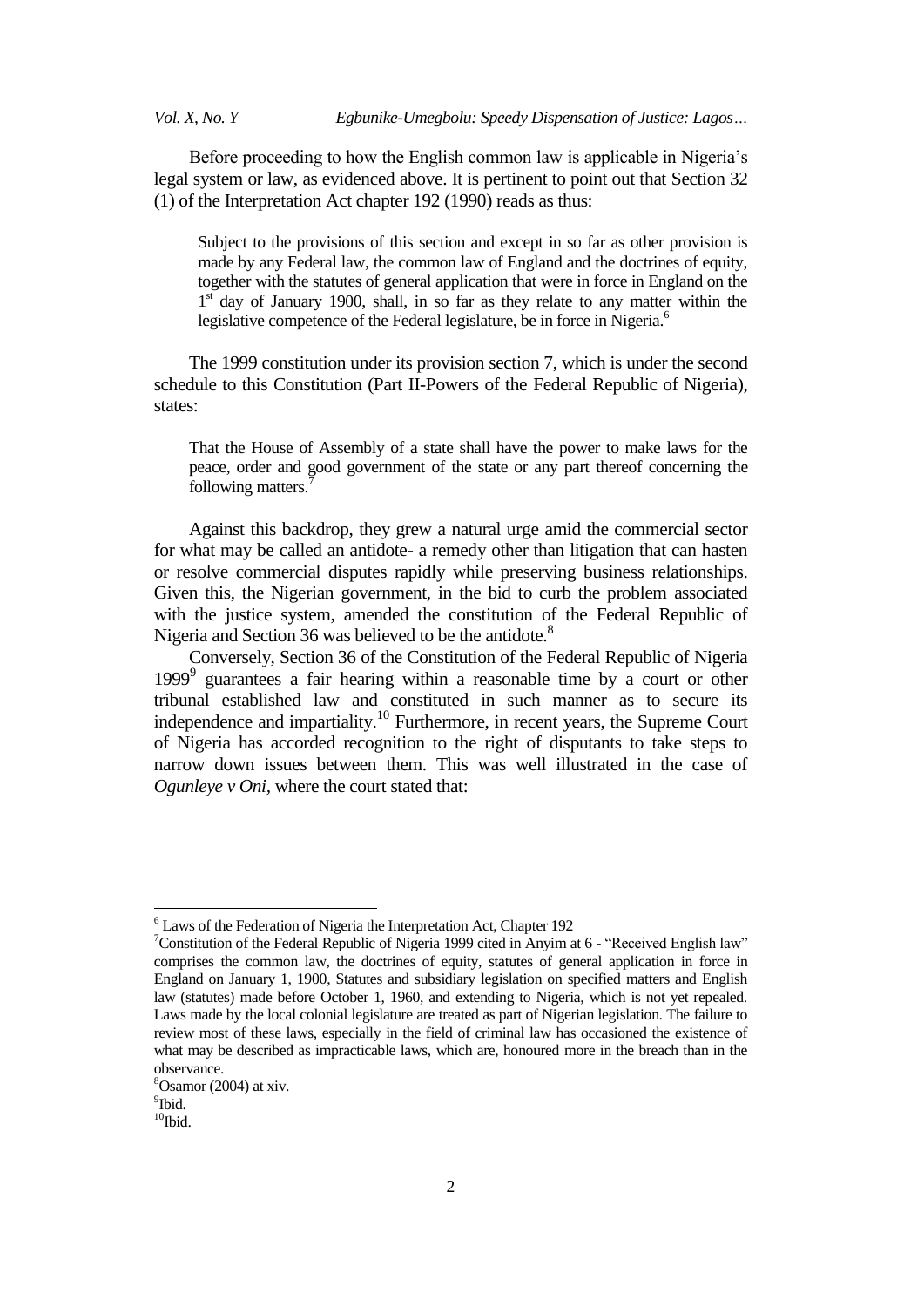Parties to action can settle their matters to save the court's time by agreeing on those facts, not in the contest and leaving the court to decide, from received evidence based on those facts in pleading contested, the justice of the case.<sup>11</sup>

It is submitted that this leads to a cultural shift where a delay is equated with adequate justice, and speed is viewed with suspicion. Undoubtedly parties want to be fully listened to.<sup>12</sup> The points above emphasise the clogs experienced with litigation which has brought to light more awareness of the advantages of ADR mechanisms amongst users (i.e., business associates, stakeholders, and legal practitioners). Consequently, most contracts drafted by parties started inserting provisions to resolve disputes by way of ADR mechanism, e.g., mediation, arbitration, or hybrid process (med-arb). ADR is cost-effective as the time frame for meetings and hearings is scheduled by the parties and tribunal.<sup>13</sup> As seen in the courts, ADR is not plagued by unnecessary adjournments and delays.<sup>14</sup>

Subsequently, it follows that the shorter proceedings and flexible procedure prevents escalating costs and save time.<sup>15</sup> The courts now refer parties from magistrate court, high court and court of appeal through the Multi-Door Courthouse (MDC), which is attached to the High Court to explore settlement of their dispute through one of the ADR mechanisms.<sup>16</sup> The Arbitration and Conciliation Act (of the Laws of the Federation of Nigeria 1990)  $17$  is being adopted and modified by many states of the Federation of Nigeria. There has been tremendous growth in institutional and ad-hoc arbitration and all phases of arbitration and an increase in the activities of institutional arbitration centres in Nigeria and other parts of Africa.<sup>18</sup> Undoubtedly, Nigeria is equipping itself to grapple with the escalating commercial disputes resulting from the growth in business activities and an increase in international trade and investment.

### **An Overview of the Nigerian Courts System as it relates to ADR**

It is imperative to discuss the court structure in Nigeria. This will provide more clarity to the paper and make it easier to understand the position and impact of the Lagos Multi-door Court House (LMDC) on the Nigerian legal system. The court system in Nigeria is as follows:

First is the Supreme Court (S.C) of Nigeria; section 230 (1) of the 1999 Constitution establishes the Supreme Court (S.C) of Nigeria.<sup>19</sup> This is the apex court, and its

<sup>&</sup>lt;sup>11</sup>Joshua Ogunleye v Babatayo Oni (SC 193 of 1987) [1962] NGSC 1 (27 April 1962) cited in Anyim (2019) at 93.

<sup>&</sup>lt;sup>12</sup>Interview with the Director 2 of the LMDC on  $3<sup>rd</sup>$  October 2020

<sup>&</sup>lt;sup>13</sup>The Association of Multi-Door Courthouse of Nigeria (2013) at 15.

 $14$ Onyema (2013) at 5

<sup>&</sup>lt;sup>15</sup>The Association of Multi-Door Courthouse of Nigeria (2013) at 17.

 $16$ Ibid

<sup>&</sup>lt;sup>17</sup>The Arbitration and Conciliation Act 1990

 $18$ Ibid.

<sup>&</sup>lt;sup>19</sup>Sokefun & Njoku, (2016) at 5.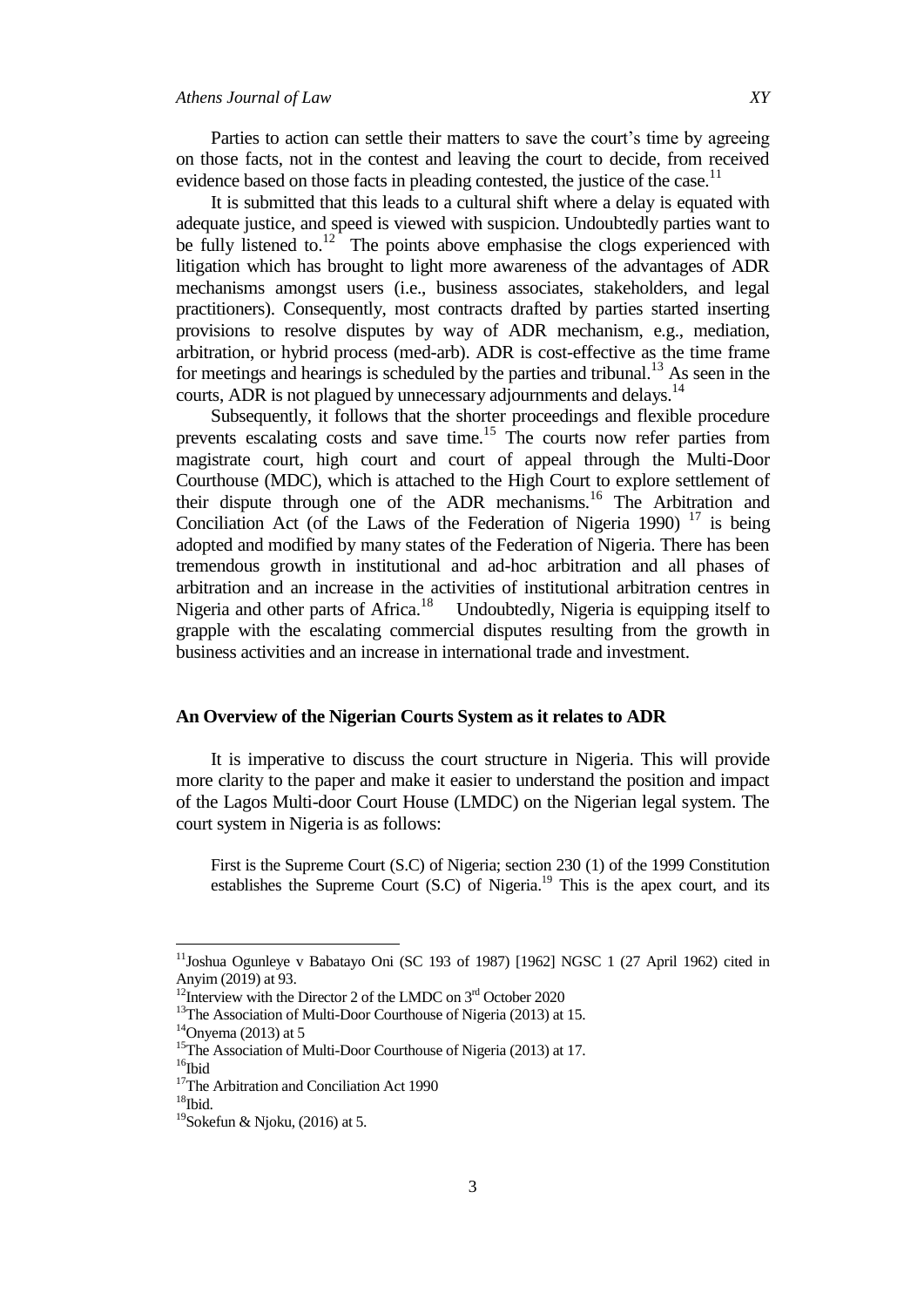decisions are usually final and binding.<sup>20</sup> It is essential to point out that the Chief Justice of Nigeria heads S.C. The Chief Justice of the Federation or his nominee would sit as the head of each matter brought before it. $^{21}$ Next, in the order of precedence, is the Court of Appeal.<sup>22</sup>

Thirdly is the High Court (H.C); however, they are two categories of the High Court (H.C)- the Federal High Court and<sup>23</sup> the State High Court.<sup>24</sup> It is pertinent to point out that the lowest is the court's magistrate.<sup>25</sup> Apart from the regular court"s structure, each state has enabling legislation to set up subordinate or complementary courts in the administration of justice within their states.<sup>26</sup>

Each state has its own internal para-legal adjudication institutions or its own internal Para-legal adjudication institutions or offices; in Lagos, the government has taken the bold step to initiate the Lagos Multi-Door Courthouse (LMDC), Office of the Public Defender  $(\text{OPD})^{27}$  and Citizens Mediation Centre (CMC).<sup>28</sup> The LMDC is connected to the Judiciary. These institutions, as earlier stated, constitute a soft interface<sup>29</sup> between the first and second levels of courts in Lagos.

 $20$ Oniekoro (2011) at 12.

 $21$ Constitution of the Federal Republic of Nigeria 1999.

<sup>&</sup>lt;sup>22</sup>Sokefun & Njoku (2016) at 12

<sup>&</sup>lt;sup>23</sup>Other federal courts at the level of the federal high courts, apart from the Federal High Court, there are other special courts constitutionally established by Federal Government strictly for special topics. There are two courts called tribunals, which comprise of Election Petition Tribunal and the Code of Conduct Tribunal. Just as the names appear, the election petition tribunal handles election petitions while the code of conduct tribunal handles cases of breach of the code of conduct for government workers. There is also the National Industrial Court, courts, otherwise called Sharia Courts. Sharia Courts handle breaches of Islamic codes in states that practice sharia. *Cited in* Sokefun & Njoku (2016) at 22.

 $24$ Oniekoro (2011) at 12.

<sup>&</sup>lt;sup>25</sup>The State High Courts exist in each state in Nigeria, such (as Sharia Court, Customary Court and Area Courts etc.) including Abuja, the federal capital territory. Each state has its own state high court. It usually has divisions or branches, in some other parts of the states for geographical convenience. Just like the Federal High Court, the same rules of court control the various divisions. The number of divisions it may have depends on how big the state is and the volume of cases the state has. In Lagos, the Lagos High Court has five branches or divisions, but the same court. *Cited in* Sokefun & Njoku (2016) at 22.

<sup>&</sup>lt;sup>26</sup>The Association of Multi-Door Courthouse of Nigeria (2013) at 21.

 $27$ On the other hand, in 1999 when the new democracy began and it was discovered that there was a gap between the rich and the poor, particularly in access to justice. The then administration of Senator Bola Ahmed Adekunle Tinubu through the present VP-Prof Osinbajo thought they could be an agency that could take care of the less privileged so that was what brought about the Office of the Public Defender (OPD) in Lagos State. Though it was established initially as a unit within the dept. of the ministry of Justice called directorate for citizens" rights but through the proactiveness of the office of the public defender and the yearnings of people it was carved out and it now stood as an agency on its own supported by law. Thus, the OPD was created in 2000 and it initially had its first law in 2003 and this was further amended in 2015. -Director 2- an Interview carried out by the writer.

<sup>&</sup>lt;sup>28</sup>Finally, the CMC was established by the Lagos State government in 1999 due to the lack of fairness, cost and lack of privacy of the judicial system *cited in* Kasumu & Onyeonoru (2016) at 202.

 $292.$  The Association of Multi-Door Courthouse of Nigeria (2013) at 60.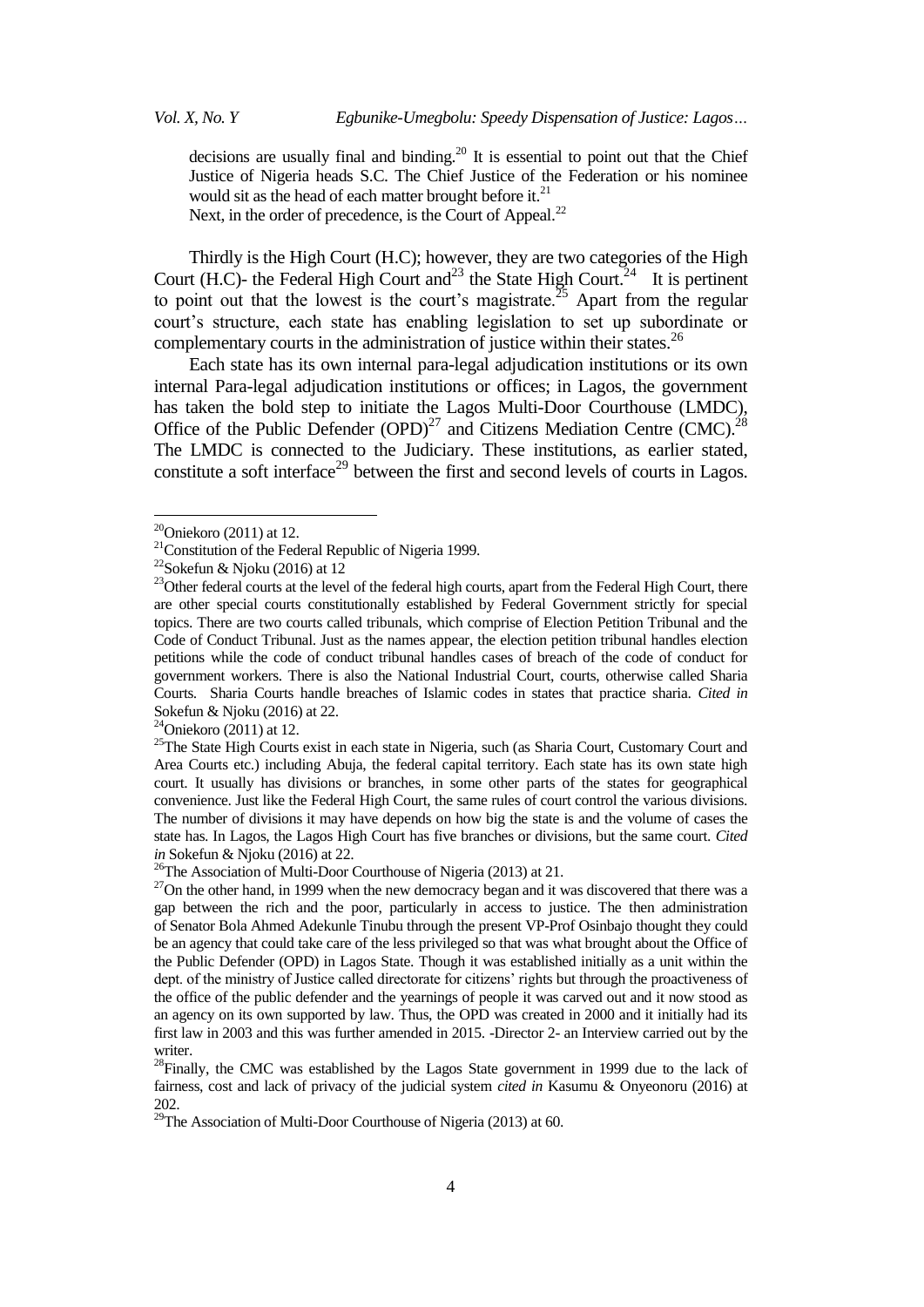They support both the high court, the magistrate courts in Lagos State, and the court of appeal in recent years.<sup>30</sup>

The focal point here is that; Nigeria has two levels of courts. $31$  The highest is the H.C and the National Industrial Court, a court with coordinate jurisdiction with the High court. Below that is the Magistrate Court, which deals exclusively with criminal matters.<sup>32</sup> However, appeals from the magistrate Court go to the H.C.<sup>33</sup> Hence, the high courts are at the (first)  $1<sup>st</sup>$  level Court in the hierarchy of courts in Nigeria. Appeals from Magistrate Court goes to the state high court of the relevant state in Nigeria.<sup>34</sup> The Court at level 3 is the Court of Appeal (C.A), and<sup>35</sup> the Court at level four (4) is the Supreme Court<sup>36</sup> (S.C). Courts at levels 3 and 4 traditionally do not entertain originating summons, as they are appellate courts by nature.<sup>37</sup> On level 2 is the high court; apart from the federal high courts, other federal courts merely entertain restricted topics and other matters such as (sharia, tribunal and national industrial court known as labour court).<sup>38</sup>

Even the Federal high court itself has a narrow scope of jurisdiction as it is substantively for matters that are Federal in nature.<sup>39</sup> This, therefore, means that only the High Court (H.C) and other courts below it are available to handle the day-to-day needs of the common masses in a state. As a result of this, there was pressure on the H.C and in the magistrate court to meet up with the volume of cases oozing out or coming out daily within the Lagos State.

Odoh Uruchi agrees, stating: These tailback Rules have not allowed the Magistrates' Courts to act as a court of summary jurisdiction.<sup>40</sup>

On the other hand, an analysis of the cause list of the state judiciary in June 2010 revealed that 2,000 cases are being handled weekly by the Lagos state high courts.<sup>41</sup> Conversely, in Lagos State, the massive volume of cases that the Magistrate court, High court, and Court of appeal takes into its list on daily basis causes a lot of congestion in the courtrooms and has precipitated the emergence or the creation of the aforementioned Para-legal institutions. However, amongst the three named Para-legal institutions, the LMDC stands out of them all because of its distinctive features.

 $30$ Sokefun & Njoku (2016) at 5.

 $31$ Oniekoro (2011) at 12

 $32$ Ibid.

<sup>&</sup>lt;sup>33</sup>The Magistrate court is one in each state, including Lagos, but has many branches or divisions across the state. These various branches are grouped into what are called magisterial districts. In Lagos, there are seven magisterial districts. Each is headed by a chief magistrate. Each district comprises many magistrate courts. Cited in Sokefun & Njoku (2016)

<sup>34</sup>Oniekoro (2011) at 23

 $35$ Ibid at 12.

<sup>&</sup>lt;sup>36</sup>Ibid at 23.

<sup>37</sup>Ibid.

<sup>38</sup>Sokefun & Njoku (2016) at 22

 $39$ Merife & Igwe (2016) at 17.

 $40$ Uruchi (2015) at 98.

 $41$ Adedimeji (2010) at 13.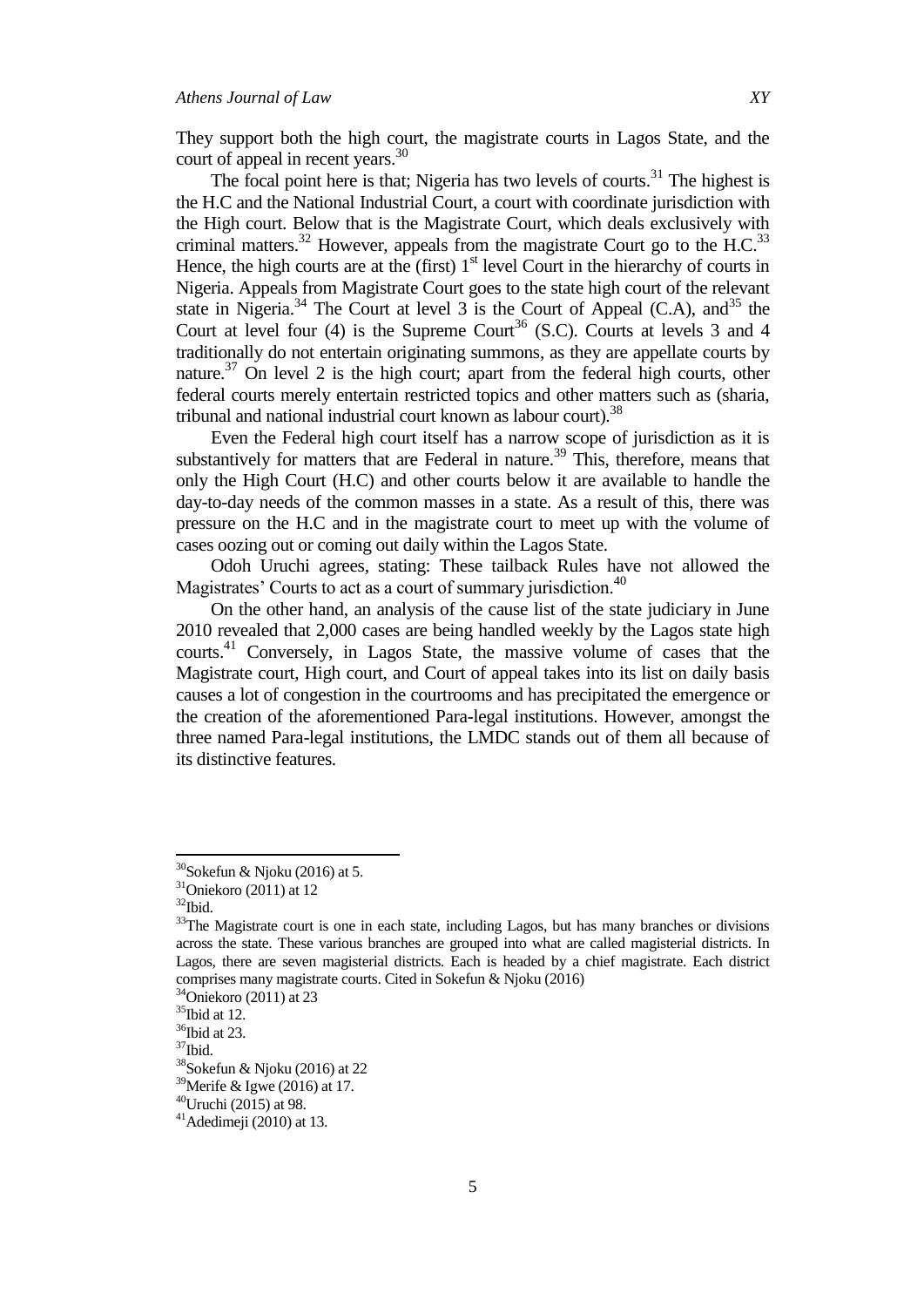# **The Birth and Development of the MDC in Nigeria**

"Having spent most of my early practice years in courtrooms, it became crystal clear to me that the justice system was in desperate need of an overhaul.<sup> $42$ </sup> *-* Kehinde Aina.

In his quest for an effective legal system to keep up with the surge of disputes that overwhelmed the courts, Kehinde Aina founded the Negotiation and Conflict Management Group (NCMG) in 1995, a non-profit private organisation.<sup>43</sup> The NCMG embarked on a campaign to establish collaboration with the Lagos State government in 2002, then adapted the Alternative Dispute Resolution (ADR), notably the Multi-Door Courthouse (MDC), as an institutional repository of ADR mechanisms<sup>44</sup> to encourage the resolution of the dispute in an atmosphere free of acrimony and contestations.

The LMDC Act was enacted in 2007 with the Lagos Multi-Door Courthouse (LMDC) situated within Igbosere High Court in the mainland of Lagos State.<sup>45</sup> The LMDC was created in a bid to help settle conflicts or disputes amongst business partners or people in business, tenant and landlord, land disputes, and matrimonial cases; in an effort to bring about speedy and efficient administration of justice.<sup>46</sup> Several states in Nigeria have emulated the LMDC by replicating their model because of its effectiveness in delivering speedy dispensation of justice to the citizenry.<sup>47</sup>

Consequently, the acceptance of ADR in the Lagos landscape indicates one thing "the wind of change-which is opposed to the adversarial relationship -the win-lose.<sup>48</sup> Hitherto the acceptance of ADR means turning an adversarial pursuit into a problem-solving partnership, which connotes a win-win<sup>49</sup> for all the parties involved. Evidence supporting this position can be found in Kehinde Aina"s statement, where he pointed out that "the new face of justice is also assuming a human countenance.<sup>50</sup> This means that both the disputants or litigants and the providers will have the autonomy to be the co-creators of an expeditiously and effective process of settling a dispute in a private dispute setting on the courts" premises.<sup>51</sup> Judges and the Magistrates get to refer their cases. Even with the Walk-in cases that are not referred by the Judge, when the parties sign the Terms of Settlement (TOS), it is sent to the ADR Judges,<sup>52</sup> and they will enter it and endorse it as a Consent Judgement in court.<sup>53</sup> The above-stated submission is the

1

<sup>53</sup>Umegbolu (2020a)

<sup>&</sup>lt;sup>42</sup>The Lagos Multi-Door Courthouse (2016) at 12

 $43$ Ipaye (2021) at 4.

 $44$ Umegbolu (2020b at 1.

<sup>45</sup>Stone plaque at the LMDC

<sup>46</sup>The Lagos Multi-Door Courthouse (2016) at 13.

 $47$ Umegbolu (2019) at 1.

<sup>48</sup>Marks (2000) at 17.

 $49$ Ibid.

<sup>50</sup>The Lagos Multi-Door Courthouse (2016) at 82.

<sup>51</sup>Aina (2008) at 18.

<sup>&</sup>lt;sup>52</sup>ADR Judge- Is a High Court Judge that the Chief Judge of a state has appointed to oversee all matters sent to the MDC.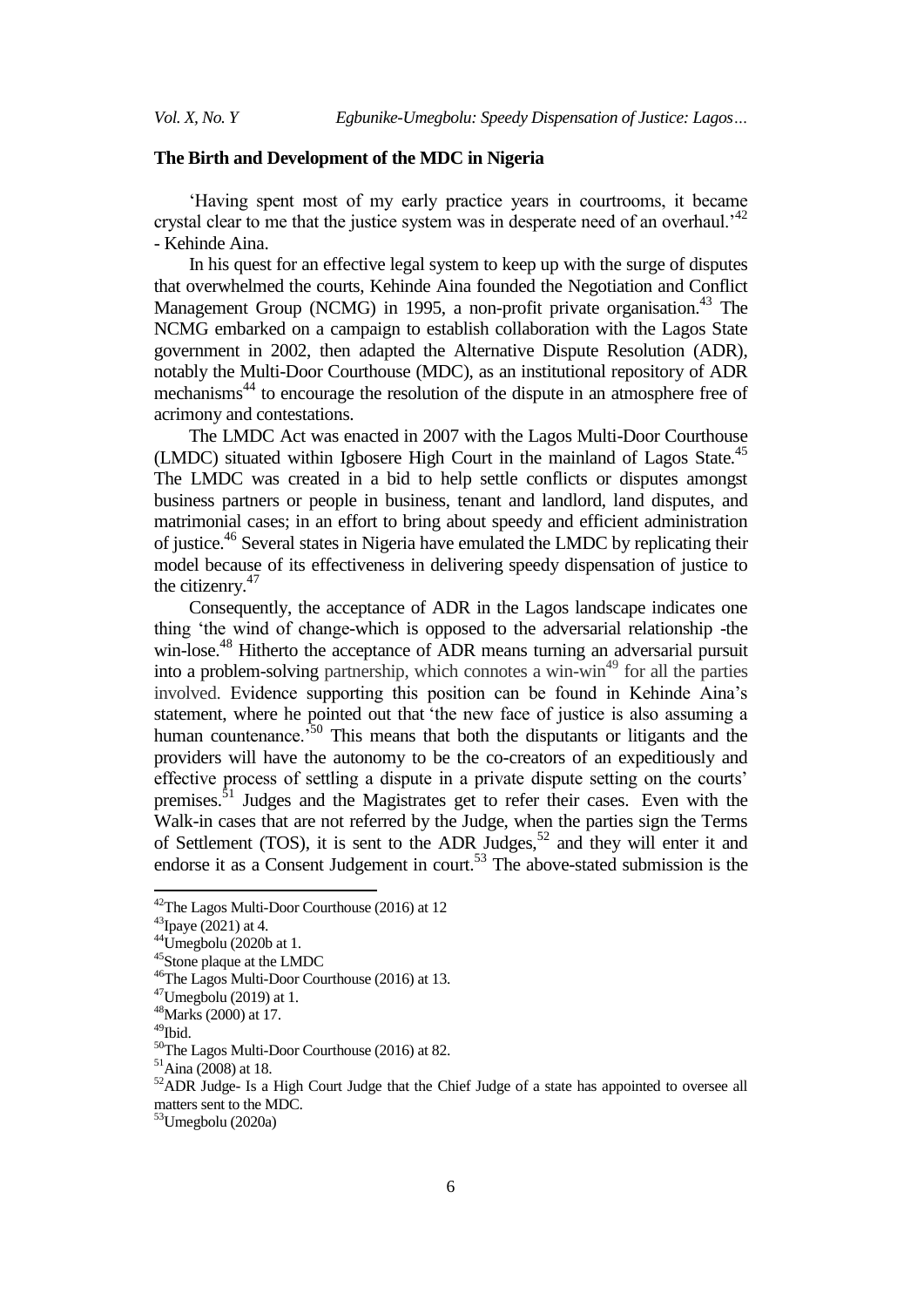reason why the LMDC is referred to as a Court-Connected ADR $^{54}$  or 'one-stop dispute resolution services" otherwise known as "one-stop shop" as Professor Feldman termed it.<sup>55</sup>

This simply means assimilation of ADR with the court system, where parties have the power to select other ADR methods that would be appropriate to their case;<sup>56</sup> this method gives room for screening and referral<sup>57</sup> and places cases and disputants to the right track that suits their disputes.<sup>58</sup>

According to Moore, all knowledge claims are socially constructed and represent particular situated perspectives.<sup>59</sup>

This statement aligns or is in alignment with what Aina described as the frustration<sup>60</sup> he faced with the Nigerian courts at five  $(5)$  years old in legal practice and a partner in the law firm of Aina Blankson & Co. as head of litigation.<sup>61</sup>

Aina stated: Those short, glorious years were, for the most part, spent in courtrooms, a place of passion and great delight but very little satisfaction. It was my view then (and still is) that access to Justice means much more than access to the courtroom; access to justice means providing an opportunity for a "just and timely result." Not only did I not experience that just and timely result in those five years, none of those I represented did.<sup>62</sup>

The above statement signifies that Aina was motivated by his 'situatedness' at that point, which was with the ineffectiveness of the court system in Lagos. Hence, he decided to seek a solution and was stimulated by Professor Frank Sander"s speech- is the founder Multi-Door Courthouse in America.<sup>63</sup> Sander first introduced this concept in a speech at the National Conference on the causes of popular dissatisfaction with the administration of justice in St Paul, Minnesota. In this very place, Roscoe Pound brought to the fore the causes of popular dissatisfaction of the administration of justice. $64$  The MDC has been tested in domestic jurisdiction in the United Kingdom and has been implemented in parts of the United States, Australia, Canada, New Zealand, Singapore and other parts of the Commonwealth Countries.<sup>65</sup>

Professor Sander emphasised the five criteria<sup>66</sup> for determining how best disputes can be resolved, and this criterion contributes to the effectiveness of the MDC process, which are as follows:

 $54$ Ibid.

 $55$ Feldman (2020) at 2.

<sup>56</sup>Ezike,(2011-2012) at 248.

<sup>57</sup>Practice Direction on Mediation Procedure (2008) at 3.

 $58$ Goh (2007) at 8.

<sup>59</sup>Moore (2021) at 82.

 $60$ Aina (2008) at 4.

 ${}^{61}$ Aina (2007) at 7.

 $62$ Levin & Russell (1979) at 19

 $63$ Ibid.

 $^{64}$ Ibid.

 ${}^{65}$ Goh (2007) at 7.

 $66$ Levin & Wheeler (1979) at 13.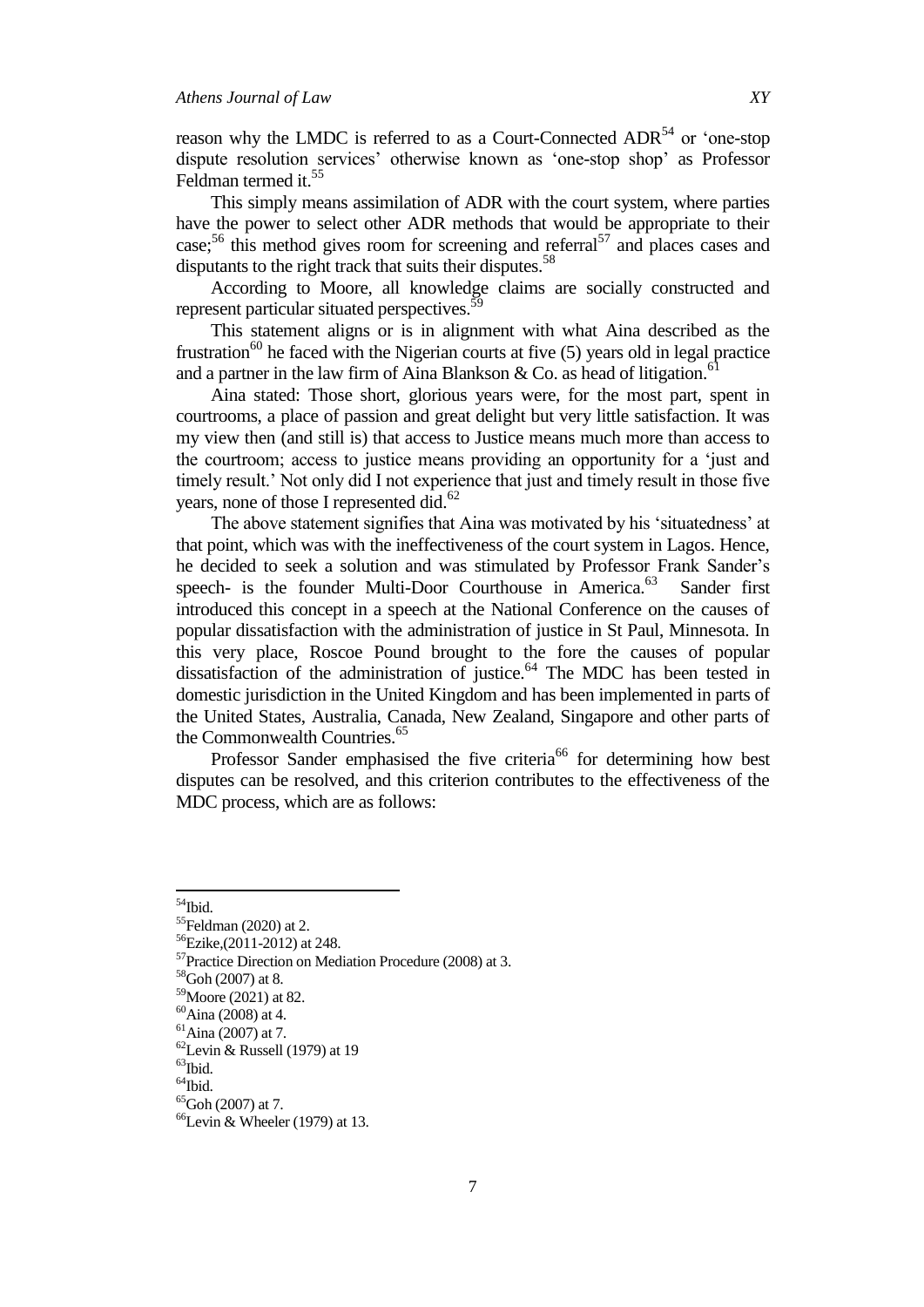- The Nature of Disputes
- The Relationship between Disputants
- The Amount in Dispute
- Cost and Time
- Speed

It has been observed that the LMDC emulates these five (5) criteria; however, for this work, it will be relevant to focus on the first criterion- The nature of Disputes, to form some relevant issues for determination.

Whether the parties have a likelihood of maintaining long relationships? E.g., family disputes and business disputes.<sup>67</sup>

- a) Is the process fair and justifies the type of dispute or conflict in question?
- b) Whether the dispute is amenable to Mediation or ADR? For instance, in a matrimonial cause, only the courts have the power to make a decree nisi or absolute. A party cannot submit divorce to Mediation. However, a party can submit matters on maintenance-alimony and custody of children to Mediation.<sup>68</sup>
- c) Whether the LMDC will need to determine if the proper parties listed are before the court. When they are, the dispute will be readily sent to the  $MDC.<sup>69</sup>$
- d) Finally, whether the parties voluntarily or willing want to settle in ADR?<sup>70</sup>

However, Haitham stated that the applicability and importance of the criteria above would differ depending on the type of ADR in question.<sup>71</sup> For example, fair process requirements would be more stringent in arbitration, which is entirely a creature of the arbitration agreement as opposed to the not so evident of fair process in mediation- the neutral third-party work in a more informal environment with the parties to facilitate an acceptable settlement.<sup>72</sup>

Lending credence to the above statement is Carrie Menkel-Meadow clearly stating that:

Third, process pluralism is good idea: different kinds of parties and particular types of disputes might best be handled in different ways. In other words, "one size will not fit all." ADR has always been about "tailoring" - both tailoring the process to fit the dispute.

On the contrary, Justice Oke stated:

 $67$ Ibid.

<sup>68</sup>The Lagos Multi-Door Courthouse (2016) at 13.

<sup>69</sup>Section 3 (6) Lagos State Multi-Door Court Law 2015/

 $70$ Menkel-Meadow (2009) at 27

 $71$ Haitham (2003) at 119.

 $72$ Ibid.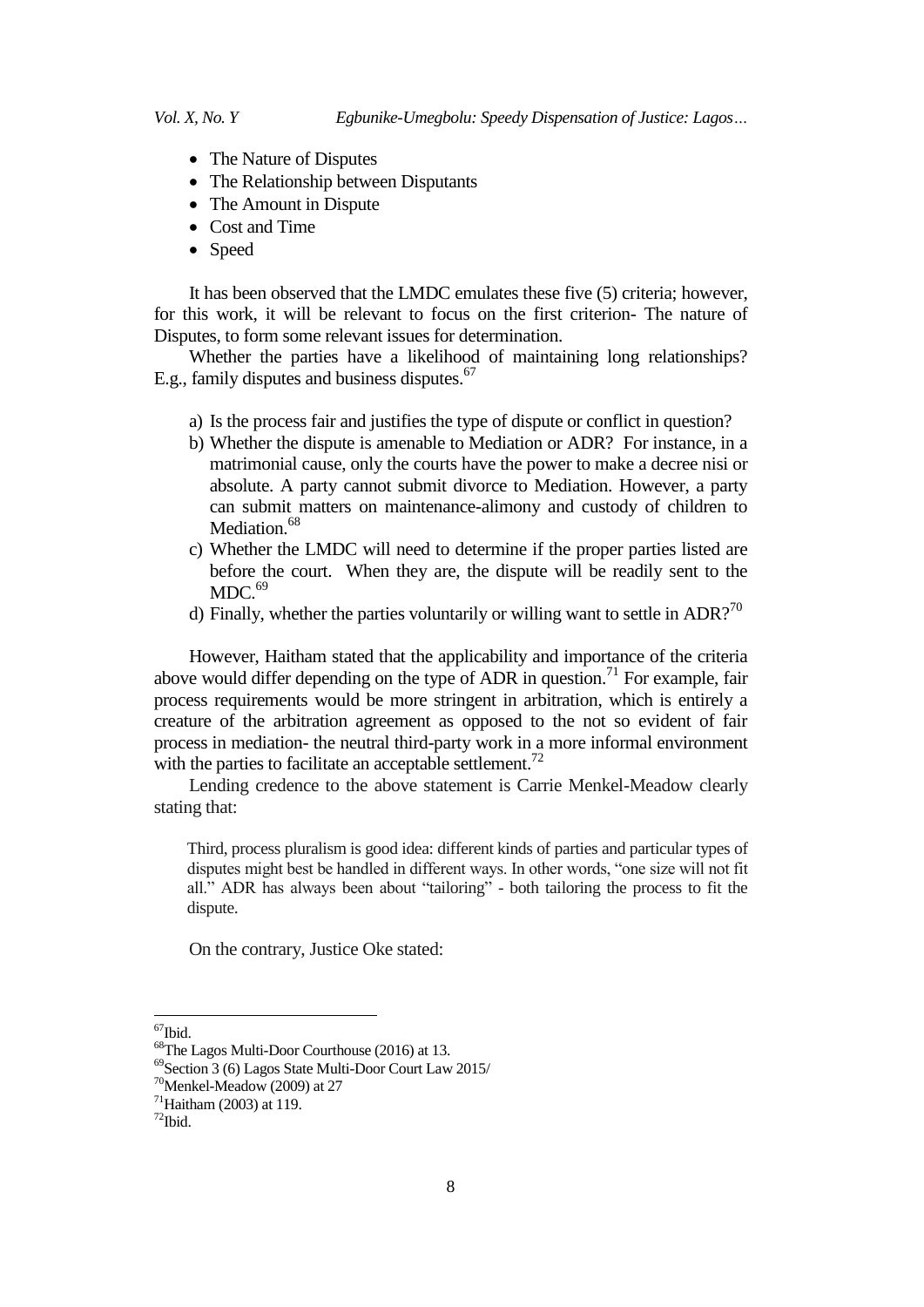Some people have bicycle-sized problems and choose to go through Cadillac-sized procedures to resolve them.<sup>73</sup>

Flowing from the above, the above statement reinforces the simple procedure in ADR.<sup>74</sup> Nevertheless, before one can decide on whether or not the LMDC is an effective option or not, the nature of the dispute and its examples are prerequisite factors that determine or should be taken into cognise on whether the LMDC practices will / can be effective or whether he LMDC practice is set on the path of effectiveness.

# **The Challenges Instrumental to the Creation of the LMDC**

As earlier stated, due to the concerns over the challenges posed by overcrowded dockets, exorbitant cost, lack of judicial bodies, lack of infrastructure and delay, public policy demands that laws should be for support of virtues and condemnation of vices and not vice versa.<sup>75</sup> Therefore, every law has a jurisprudential philosophy or mischief for which it aims to correct or address in society.

Against this backdrop, the developing economies of the world are now exploring this medium of dispute resolution and seeking to advance it further.<sup>76</sup> This development underpins the fact that dispute has, become an endemic part of human existence through the years. The thrust is not how to eradicate conflict/ dispute but how to manage it.

Consequently, Lagos State Judiciary and the Ministry of Justice imbued with the experiences and sentiments of both stakeholders and the common man in the hands of justice -through the Lagos House of Assembly, enacted the LMDC Act in a bid to reduce the challenges mentioned above that are associated to the court system and therefore, promote a faster case flow management system in Lagos State.<sup>77</sup> Thus, the LMDC was established in 2002. Its law was enacted in 2007 and reviewed in 2015,<sup>78</sup> with the theoretical lens view of achieving its overriding objective as initially stipulated in Section 2 of the LMDC Act 2015. Accordingly, the LMDC was created to:

- a) Enhance access to justice by providing alternative mechanisms to supplement litigation in resolving disputes.
- b) Minimize citizen frustration and delays in justice delivery by providing a standard legal framework for the fair and efficient settlement of disputes through Alternative Dispute Resolution (ADR)

 $73$ Kio-Lawson (2012).

 $74$ ADR provides its users with autonomous control over the way their dispute is determined, unlike the conventional courts where they do not have such autonomy.

<sup>75</sup>Umegbolu at 146.

 $76$ Fiadjoe (2004) at 4.

<sup>77</sup>Aina (2008) at 82.

<sup>78</sup>Lagos State Multi-Door Court Law 2015.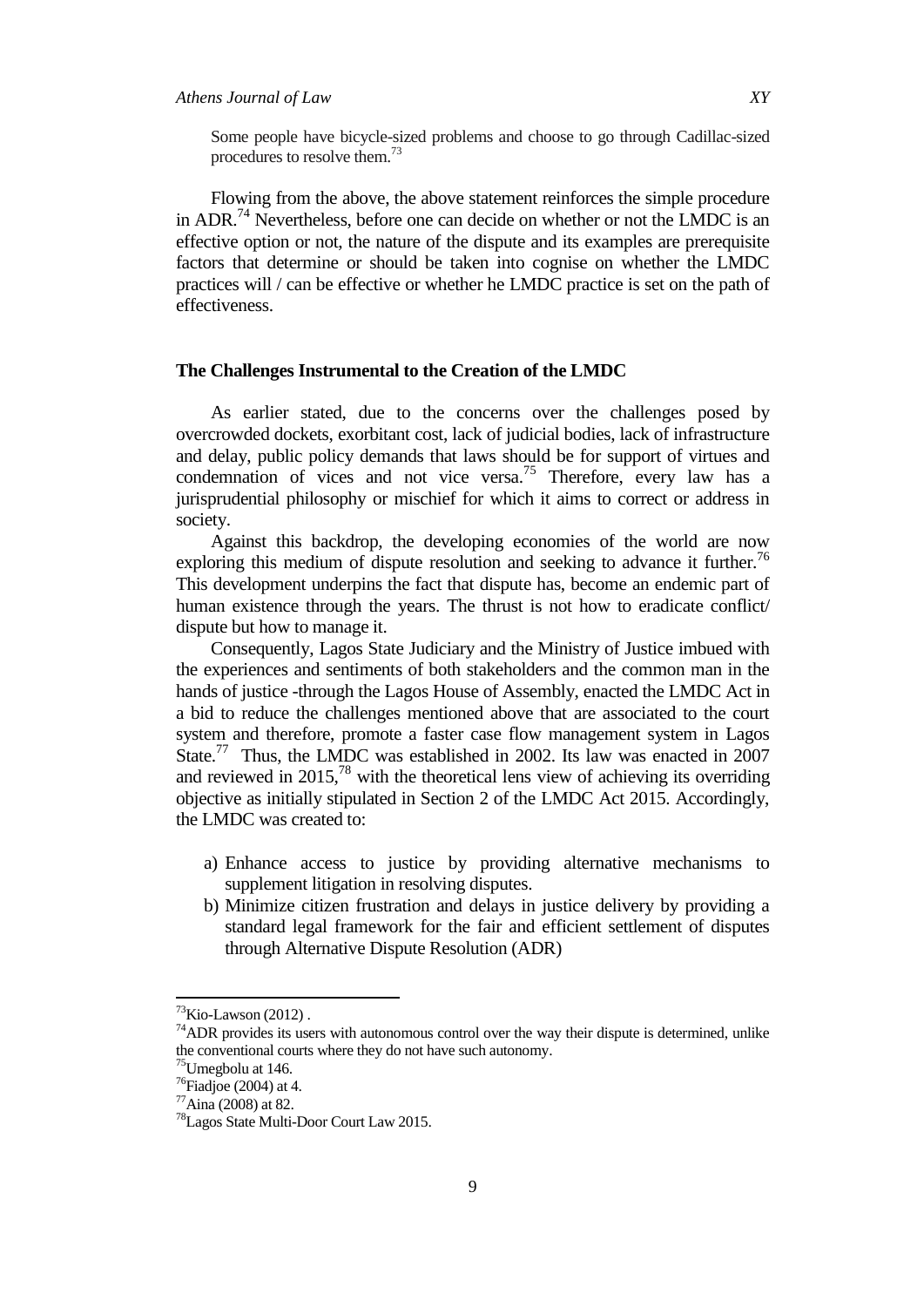- c) Serve as the focal point for promoting Alternative Dispute Resolution in Lagos rule.
- d) Promote the growth and effective functioning of the justice system through Alternative Dispute Resolution methods.

The broader landscape of the justice system in Nigeria was identified as an area for further research, which prompted the section mentioned above of this law. It is important to point out that on a good day, people tend to think that the opposite of poverty is wealth, but it has been stated otherwise, giving new insight into the fact that the opposite of poverty is injustice. Then there is no other place where that rings through other than a place like Nigeria where the access to justice or the justice administration is before gone by or limited, invariably placing a lot of challenges on the actual delay and the length of time it takes for cases to be resolved.<sup>79</sup>

The challenges of cost, infrastructure, and other numerous challenges make it difficult for the average litigants to be excited about being in the courtroom, so it begs the question as to whether justice is what the litigants get out from the courts? Is there a challenge in that regard? To the extent that there is a challenge in the length of time it takes. To the extent that there is a challenge to the cost of it? The very essence of why litigants are in the courts is not being met.

What then is the answer? This paper argues that the solution does not lie in increasing the number of judges; nor does it lie in increasing the number of courtrooms in Nigeria alone; the answer lies in some level of de-structuring, a strategic overhaul of the Justice Administration System in a manner that inculcates and accommodates the alternative mechanisms, as new avenues that can supplement the court system. In other words- avenues that can supplement the 'mono-door of litigation,<sup>80</sup> which is what the average courthouse is all about in Nigeria to a large extent*.*

Thus, it is for this reason that the Multi-Door Courthouse (MDC) was founded in 2002, sixteen (16) years now with another four (4) years that will make it twenty (20) years. Indeed, it is more than that; it was also established because the essence of litigation in itself is entirely 'foreign' to the African culture.<sup>81</sup> Elisabetta Grande corroborated with the above view by stating that "what is in 'tune' with the African culture is a very 'harmonious' (harmonically) dispute resolution process that can make things a lot better. Thus, businesses will also thrive better in the grand scheme of things, and that is what it was meant to do and that was what it was meant to achieve.

On the other hand, Aina admitted that the MDC, as a response to the aforesaid justice challenge, has largely contributed to reducing civil cases in the Lagos State Judiciary.<sup>82</sup> On the contrary, Onyema underlined that the LMDC is

 $79$ Discussion with Director 2 on the  $20^{th}$  of November 2020

<sup>80</sup>Aina (2007) at 5.

<sup>81</sup>Moscati (2020) at 519.

<sup>82</sup>Aina (2008) at 4.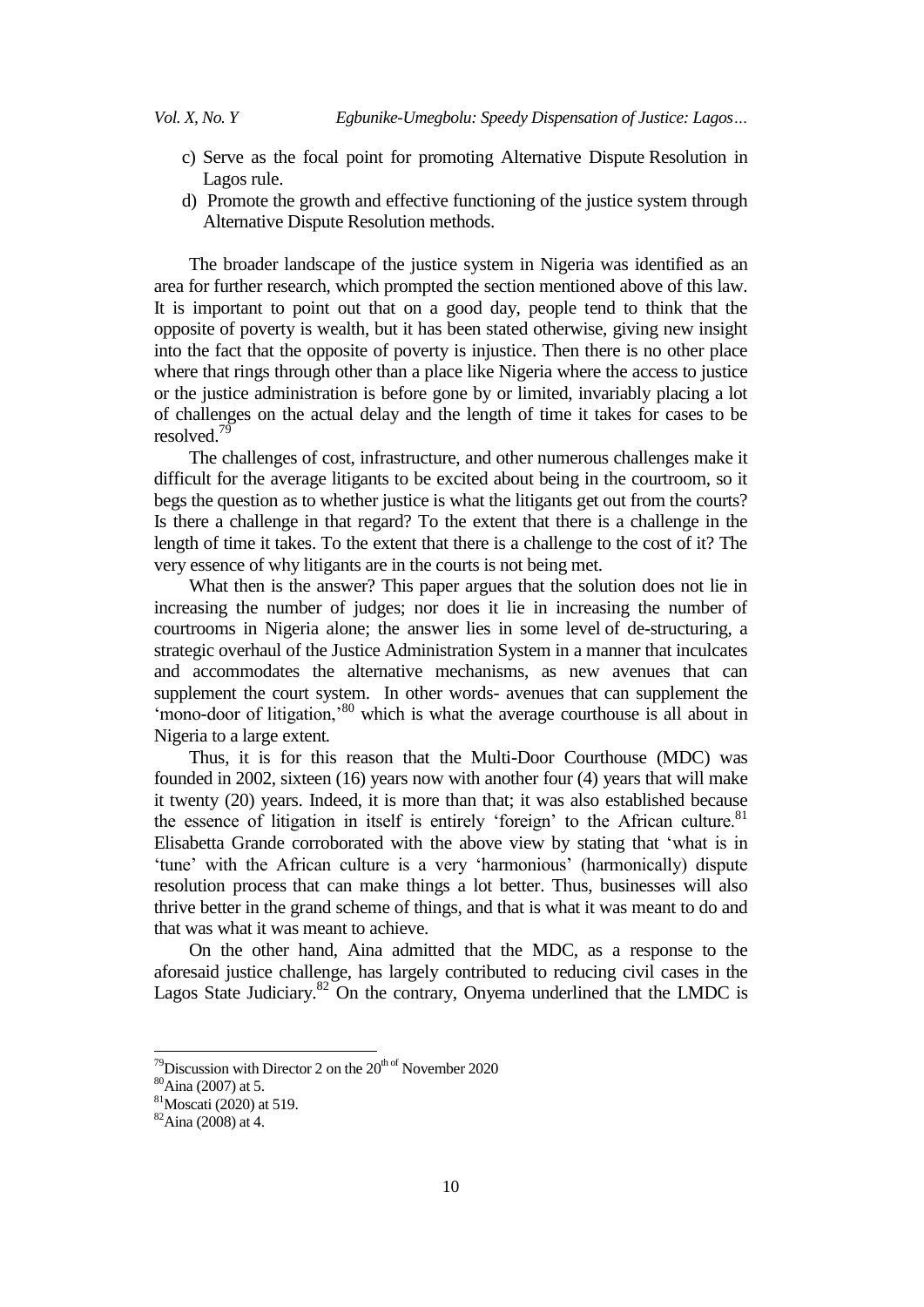not getting any substantial amount of these disputes.<sup>83</sup> She evidenced this statement with statistics provided by the Lagos State Judiciary, which revealed that for the period between 2008 and 2010, 16,072 civil cases were filed before the Magistrate courts while  $25,807$  civil cases were assigned to the High court.<sup>84</sup> On the other hand, the Citizens Mediation Centre (CMC) settled 77,954 civil cases while the LMDC dispensed with 888 civil cases. $85$  However, one question that needs to be asked is whether the study demonstrates that civil matters are refered or filed at the LMDC. How about criminal matters?

The issue of delay is not only associated with or restricted to Nigeria alone or the developing economies. A study carried out by the World Bank in 2006 has revealed "that the average duration of cases in certain developed countries manifested unusual delay like 421 days in Canada and 320 in the check collection compared to 40 days in Swaziland and 60 days in Belize.<sup>86</sup> Since these are developed countries, it can be said that delay is not only associated with developing nations but rather with every country at large.

Consequently, these challenges required a global solution because the use of only litigation to settle disputes has manifestly hindered access to justice. The above-stated statistics have illustrated the enormous volume of conflicts or disputes before the Lagos State Courts. Therefore, the LMDC was birthed to rectify these challenges that had contributed to the hindrance of access to justice in Nigeria.<sup>87</sup>

#### **The High Court Rules in 'Nudging' Parties to Alternative Dispute Resolution**

Just like the saying goes that "the only constant thing in life is change," in the words of Professor Yakubu:

The dynamic nature of law necessitates its constant change… It must reflect the ethos and values of the people. Law does not emphasise the ethos and values of bygone days but considers the utility, relevant and acceptability of a rule of conduct at a point in time.<sup>88</sup>

These above-stated sentiments resonate with the writer, and this philosophy is embraced by reemphasising the change that occurred from the pre-colonial era (when the traditional system was dominant and was the only door) up to the colonial era (the introduction of litigation into the Nigerian clime) and finally the post-colonial era (where the traditional system was repackaged as the new ADR and then Litigation was infused with ADR). This link to the eras is crucial because Yakubu mentioned that 'law changes with time,'<sup>89</sup> a proof that the law as we know it is never static. Thus, if a law is no longer serving its purpose or if it does not

<sup>83</sup>Onyema (2013) at 9.

 $84$ Ibid at 8.

<sup>85</sup>Ibid.

<sup>86</sup>Dam (2006) at 10.

 $87$ Ibid, at 3

<sup>88</sup>Nwosu (2004) at 341.

<sup>89</sup>Ibid, ibid.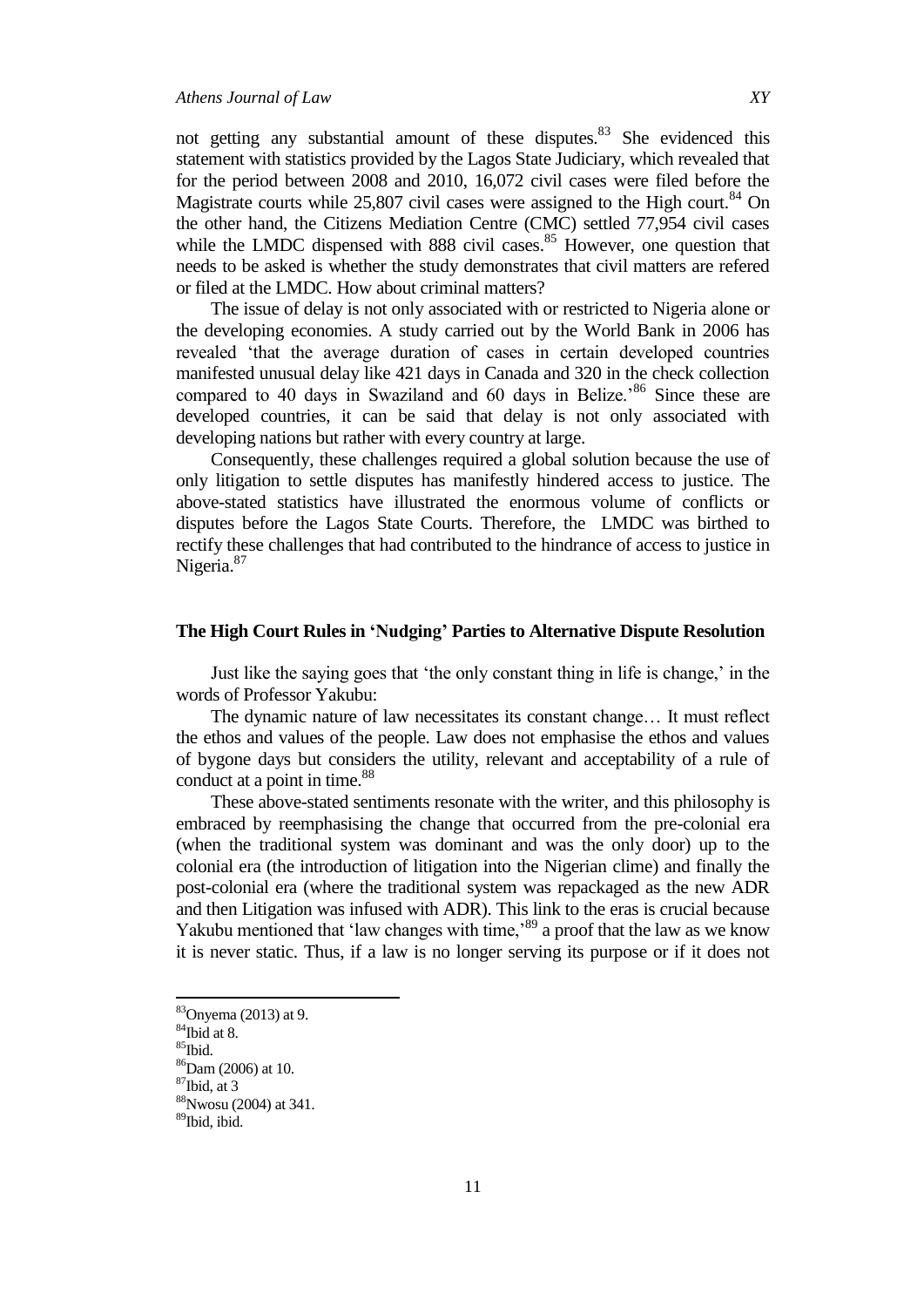meet the purpose it was created for, it is either overhauled or amended to conform with the required standards to sufficiently tackle the challenges in the law.<sup>90</sup>

Perhaps the most dramatic evidence is that because litigation could not solve the problem of congestion of the system<sup>91</sup>, it became necessary that an independent, party reliant, and speedy process that could generate effective results was sought; hence the birth of the LMDC. The focal point here is that, as earlier mentioned, when the westerners left Nigeria, the Nigerian law was changed, various rules of law and enactments were put in place to reflect the needs of the 'commercial village' in this context, present-day Nigeria $^{92}$  and the Lagos state took appropriate steps to "nudge" the stakeholders –judges, (to enforce adherence to ADR clause in commercial agreements), Senior Advocates of Nigeria (SAN), Magistrates, Lawyers and the citizens to embrace ADR and LMDC.<sup>93</sup>

Lending credence to the above is the High Court of Lagos State (Civil Procedure) Rules, Order 3 Rule 11 2019, which states thus:

all originating processes filed in the Registry shall be screened to determine the suitability for Alternative Dispute Resolution (ADR) mechanisms and may be referred to the Lagos Multi-Door Court House or any appropriate ADR institution.<sup>94</sup>

Subsequently, the 2012 rules were amended in 2019, and the provisions mentioned above were inserted accordingly. Apart from encouraging the screening for suitability of ADR, which is continuity from the old rules,  $95$  a new provision of its own came in, which is -the Expeditious Disposal of Civil Cases Practice Direction No. 1 of 2019,<sup>96</sup> whose primary focus is the timely disposal of backlog cases before litigation commences in the Lagos State Judiciary.<sup>97</sup>

The 2019 rule amended the 2012 rules and introduced some of the abovestated provisions. However, both Acts placed a colossal control on the court to decide on matters as it deems fit about expeditious justice delivery in the State and though still in the early stages of the process.<sup>98</sup> It has also restored a sense of timely justice and equal footing to the common man so that the people can have closure to long-standing disputes. It is pertinent to point out that the English Court can only "encourage" and does not mandate or compel parties to engage in ADR, including mediation; however, they do not hold back when sanctioning parties that have wasted the time of the Court, especially when the parties refuse to settle in  $ADR<sup>99</sup>$  but instead want to continue with the tactics that will result in undue delays

<sup>&</sup>lt;sup>90</sup>Ibid.

 $91$ Ibid, at 37

 $92$ Faturoti (2014) at 16.

<sup>&</sup>lt;sup>93</sup>The Lagos Multi-Door Courthouse (2016) at 12.

<sup>&</sup>lt;sup>94</sup>High Court of Lagos State Rules Civil Procedure Rules, 2019

 $95$ Ibid.

<sup>&</sup>lt;sup>96</sup>Expeditious Disposal of Civil Cases Practice Direction: Pre-Action Protocol Lagos State Judiciary 2019.

<sup>&</sup>lt;sup>97</sup>The Association of Multi-Door Courthouse of Nigeria (2013) at 15.

<sup>98</sup>Ibid, at 16.

<sup>&</sup>lt;sup>99</sup>Constable & Vilar (2020) at 1.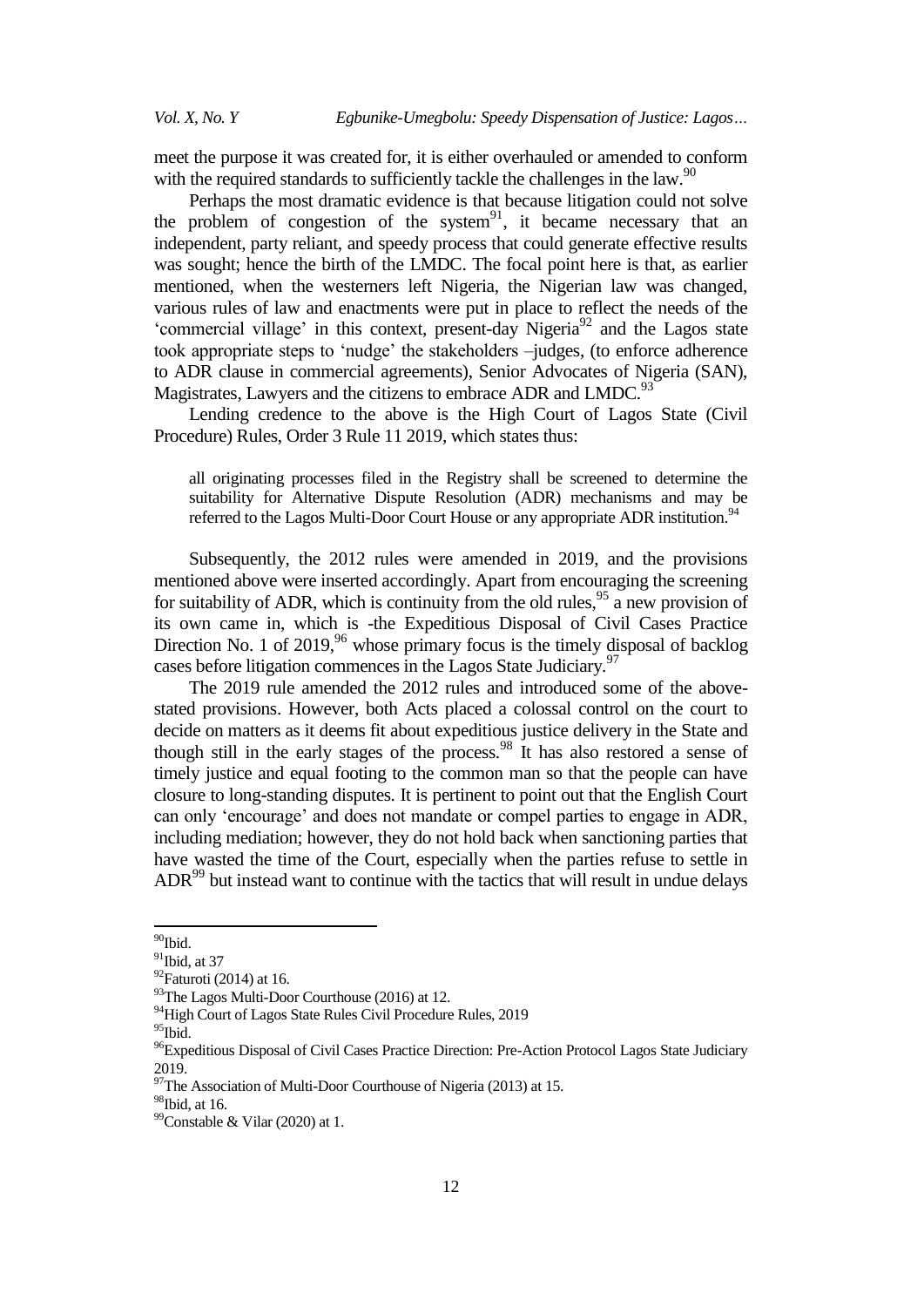of the matter in the course of litigation. Lending credence to the above claim is the recent case of *DSN v Blackpool Football Club Ltd.*<sup>100</sup>

However, Master McCloud"s directions in the case highlighted that:

At all stages, the parties must consider settling this litigation by any means of Alternative Dispute Resolution (including Mediation); any party not engaging […] must serve a witness statement giving reasons.<sup>101</sup>

After extensive examination of the above directions by Justice Griffiths, he admitted that BFC"s reasons for failing and refusing to engage in any settlement discussions were inadequate.<sup>102</sup> Though losing the claim does not validate an award for indemnity costs, in this case, Mr Justice Griffiths was of the opinion that "based" on their conduct that they deserved it. $^{103}$  This judgement was inescapable as it is clear the English courts can wholly sanction parties that refuse to settle under ADR and, in some cases, award indemnity costs.<sup>104</sup> The reason behind this is to provide an effective justice system so future claims can follow this rule and parties will desist from wasting the court's time, which in turn affects the dockets of the court. Hence, in this case, the ruling brings out a peculiar feature that other jurisdictions like Nigeria, with particular reference to Lagos State, can use as case precedent. Just like Sir Anthony Clarke MR, pointed out that without an:

Effective civil justice system, substantive civil laws are no more than words and the rule of law becomes an 'aspiration' rather than a reality.<sup>105</sup>

This is in line with the recent case of *Nweke v. FRN*, where the victim of this case is still waiting for justice. Hitherto, his case has been at the trial Court for eight years (8) now and is yet to commence. However, it has gone from one court to another.<sup>106</sup> This new rule has provided an effective justice mechanism that can tackle such cases, which is a step in the right direction for such cases exemplified above; the judge, in his discretion, can unburden the courts and achieve swift justice either through litigation or through Alternative Dispute Resolution through the LMDC or any other ADR Centre, in this new rule. However, the issue of "referring parties<sup>"</sup><sup>107</sup> is argued that it comes across as ambiguous or vague. It could also connote a different meaning, 'forcing or controlling parties' to use ADR.

# **Is the LMDC the Right antidote for Access to Justice?**

One of the reasons that this new method of settling disputes became an instant hit in Nigeria or, as Nigerians would say, a 'hot akara'<sup>108</sup> was validated by this

<sup>&</sup>lt;sup>100</sup>DSN v Blackpool Football Club Ltd (2020) EWHC 670QB.

 $101$ Ibid.

 $102$ Ibid.

 $^{103}\mathrm{Ibid.}$ 

 $^{104}\mathrm{Ibid.}$ 

<sup>&</sup>lt;sup>105</sup>Genn (2010) at 18.

 $106$ Nweke v FRN (2019) LCN/4810 (SC)

<sup>107</sup>Order 2 (1) of the 2019 Constitution of the Federal Republic of Nigeria 1999*.*

<sup>&</sup>lt;sup>108</sup>Akara means fried hot bean cake, but it is used as slang that something is working well or a hit.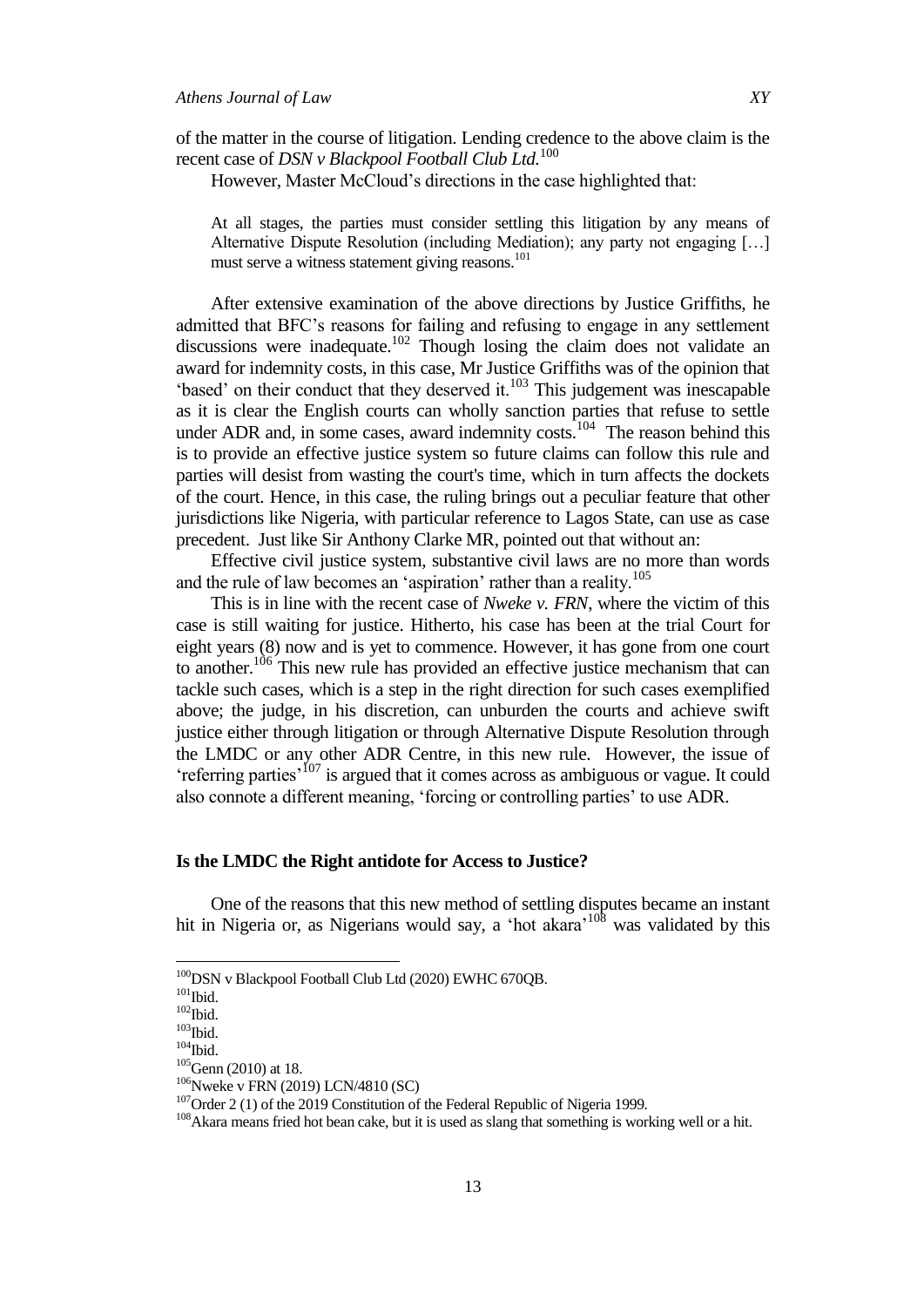recent case between two famous Nigerian musicians, the case borders on copyright infringement. The case started as far back as 2004 when Innocent Ujah Idibia, aka 2face or 2baba, a member of the Plantashun Boiz, left the band to pursue a solo career as an artist. He later released a hit track known as "African Queen", and his former bandmate Blackface began to make a ceaseless accusation against 2face, claiming he wrote the song and that 2face stole his songs and sang as his own.<sup>109</sup>

Additionally, he accused 2baba of taking the credit for writing the song. Thus, no royalties were paid to him. This case has been ongoing approximately for fifteen (15) years and was later settled via out of Court at the LMDC within two (2) days, precisely on the  $27<sup>th of</sup>$  Nov  $2019<sup>110</sup>$ 

However, these two friends turned foes were not on speaking terms when they stepped in for their mediation session, but after the Terms of Settlement (TOS) were reached (the parties turned from foes to friends once again, laughing and cracking jokes). They appended their signatures on the TOS, and they both went outside and took pictures and uploaded them on their various social media platforms. Additionally, one of the mediators stated:

Litigation destroys people; you need to see them when they walked into this room; both parties refused to speak to each other, including their managers, but when the mediation session was mid-way, they were both laughing and speaking pigeon  $(broken)$  English.<sup>111</sup> They both apologised to each other while, reminiscing about the good old days. You can see the relief on their faces when the mediation session ended, and they hugged. They both cancelled their engagement for the following day and scheduled a time (on the second day) just to come in and conclude the Terms of Agreement (TOA) and sign it off. $112$ 

Against this backdrop, the above statement indicates another significant impact of the LMDC towards preserving the parties' relationship from the onset; unlike litigation where the battle line is drawn, the parties and their respective businesses, social and other various relationships are ruptured.<sup>113</sup> However, there is credible, intense competition for business retent and securing more clients in this age of globalisation rather than losing out. The LMDC has done well in resolving disputes and reconciling parties.<sup>114</sup> Thus they desire great fulfilment from seeing either two or more estranged parties now coming to an agreement, shake hands and continue with their business relationship. That is what litigation cannot give. Even more so, when the parties resolve their respective disputes via litigation, often, the relationship might not be as cordial as it was before.<sup>115</sup>

Additionally, a landmark case involving the first elected vice president of Nigeria, Dr Alex Ekwueme, is another example of its effectiveness. This case was

<sup>109</sup>The writer witnessed the settlement of the case at the LMDC *cited in Umegbolu (2019).*  $^{110}$  Ibid.

<sup>&</sup>lt;sup>111</sup>Broken English – When Used-Mostly signifies 'closeness' or 'familiarity.'

<sup>&</sup>lt;sup>112</sup>Due to the ethics of mediation, this part of speaking with their mediator would be classified as mediator 4.

 $113$ Umegbolu (2019) at 67

<sup>&</sup>lt;sup>114</sup>The Association of Multi-Door Courthouse of Nigeria (2013) at 19.

<sup>115</sup>DSN v Blackpool Football Club Ltd (2020) EWHC 670QB at 19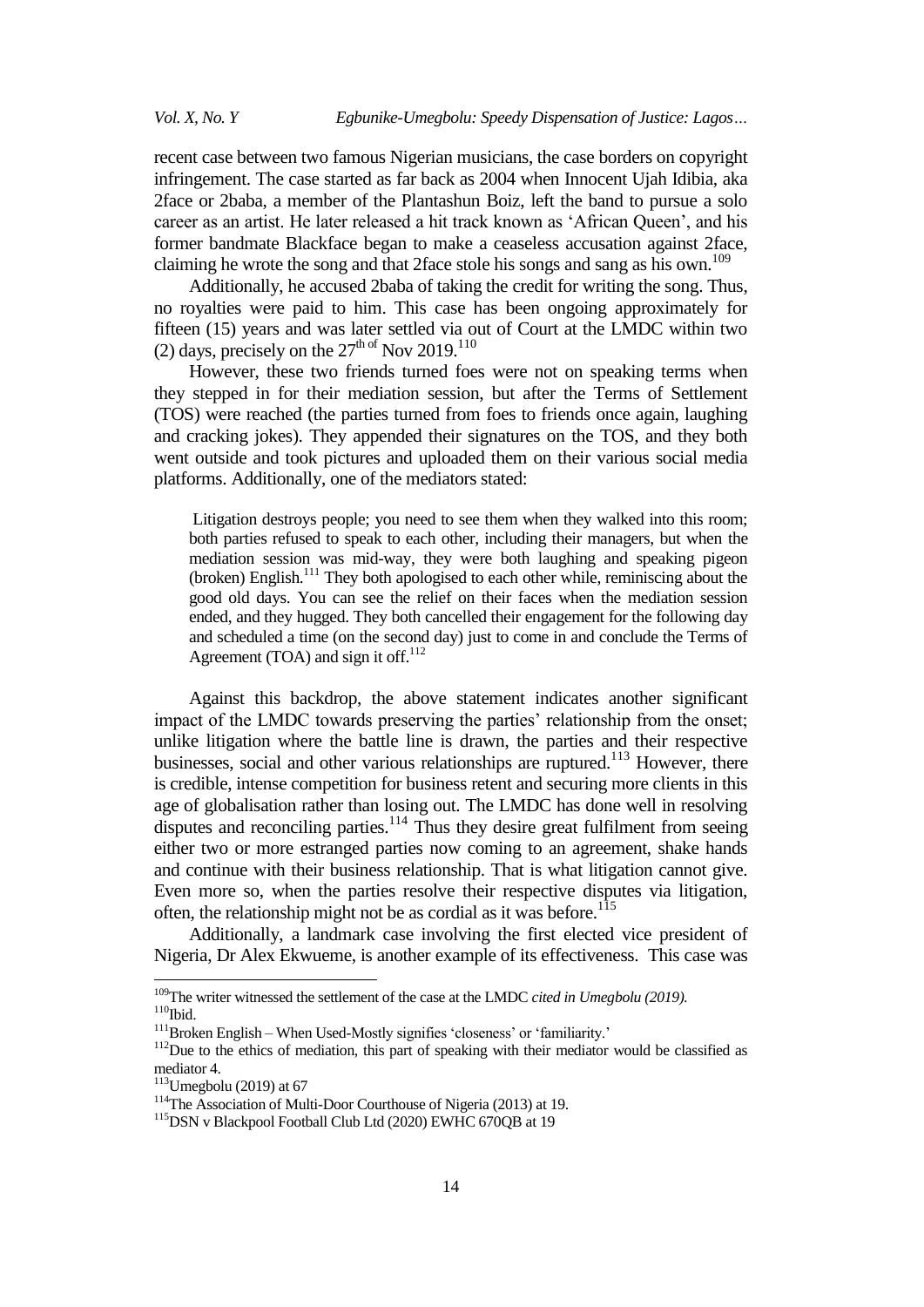in contention for seventeen (17) years because of a sale of land. And the former vice president would fly into Lagos from Enugu to attend Court proceedings.<sup>116</sup> The matter was referred to the LMDC for mediation after much money had been spent in litigation. As soon as the parties signed the 'Terms of the Settlement' (TOS), the matter was resolved within  $10:00$  am - 8:30 pm same day.<sup>117</sup> Indicating that timeliness is one of the main benefits of using the LMDC.

Furthermore, cost-effectiveness can be gleaned as another benefit of the LMDC. For example, during the 2017 Lagos Settlement Week, a banking case in Court for about twenty-six (26) years, was settled at two (2) mediation sittings. Then a banking case with a claim of over 1.6-billion-naira equivalent to 3,067.66 Pounds Sterling was settled in two (2) mediation sittings.<sup>118</sup>

Conversely, a case for dissolution of marriage was taken, and both parties withdrew their Petitions and Reliefs. In the same 2017 settlement week, about 4.5 billion-naira equivalent to 8,637.82 Pounds Sterling monetary claims were recovered, representing about 14% of resolved matters.

However, in the 2018 Settlement Week Programme, about 24.3-billion-naira equivalent to 46,698,354.90 Pounds Sterling in monetary claims were recovered.<sup>119</sup> Also, a case on the Administration of Estate has been in Court for nearly twentynine (29) years. It was settled in two (2) mediation sittings. Additionally, a banking case with a claim of over 1.8-billion-naira equivalent to 3, 457,910.70 Pound Sterling was settled.<sup>120</sup>

Following through, in 2016 and 2017 Settlement Week, 31.3-billion-naira equivalent to 60,060,577.79 pounds sterling was recovered in claims and the LMDC effectiveness and impact can be gleaned from saving some legal fees. Management time for corporate litigants, court time, counsel time, the resources of the court, things like contingent reliability risk, reputational risk, other sheer inconveniences associated with serving litigation in financial terms, which have been computed with the colossal amount of savings made for the litigants in counsel and judicial system.<sup>121</sup>

It is pertinent to point out that Lagos Settlement Week (LSW) is free and it's scheduled three times a year,  $122$  it was set aside by the Chief Judge of Lagos State for specific courts to settle as many cases as possible in a bid to decongest the court.<sup>123</sup> The cases stated above demonstrates the eagerness of the Lagos State Judiciary or legal system to refer these cases to the LMDC in a bid to reduce the dockets of the courts and also provide a particular example of the impact and the effectiveness of using ADR through the LMDC.

 $116$ Dawson (2013) at 1.

<sup>&</sup>lt;sup>117</sup>The Association of Multi-Door Courthouse of Nigeria (2013) at 21.

 $118$ Umegbolu (2019) at 67

<sup>&</sup>lt;sup>119</sup>Constable & Vilar (2020) at 23

 $^{120}$  Ibid.

 $121$ Ibid.

<sup>122</sup>Annexed -The Lagos Multi-Door Courthouse: Lagos Settlement Week -Frequently Asked Questions (FAQS).

 $123$ Umegbolu (2021) at 67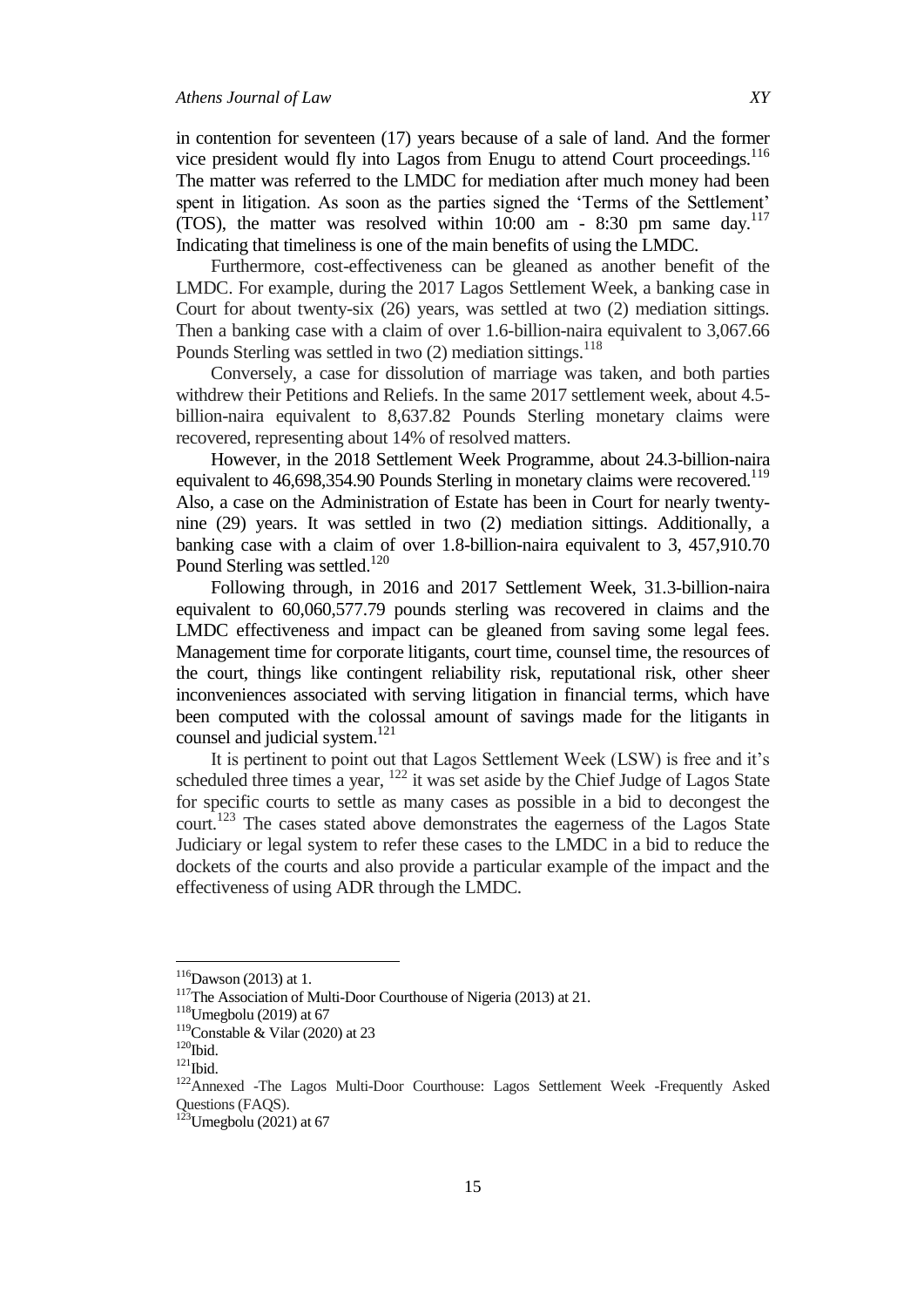The founder of the  $LMDC^{124}$  Kehinde Aina, agrees with the above– mentioned assertion and during the opening ceremony of the LMDC stated:

I envisioned a comprehensive justice centre where both the consumers and provider will be collaborators and co-creators of a streamlined and agile process. I dreamt of a faster case flow management system where parties are not left impoverished and embittered. I fantasised about a legal regime where an apology would be seen as a useful tool rather than an admission of guilt, a system where disputants could problem-solve and search for common ground within the backdrop of integrity, understanding and human decency. My dream was to create a nexus for peace, fair and an effective administration of justice in our dear country Nigeria.<sup>125</sup>

As demonstrated from the statement by the founder of the Lagos Multi-Door Courthouse (LMDC), who had a first-hand experience on how frustrating the court system can be in Nigeria, albeit he had a vision, but he did not stop at that, he went on to actualise that dream by bringing it into reality the Lagos Multi-Door Courthouse. He believed that justice system could be rescued by integrating ADR into the mainstream of the civil justice system with a managerial approach to dispute resolution.

Consequently, disputes would be resolved in 'multiple doors' within the established courts in Lagos, which the researcher calls the "revolving door mechanism." Therefore, the disputants or litigants do not need the rigorous process associated with litigation when they can amicably settle differences and have closure in one or two days.<sup>126</sup> Despite this, its effectiveness and impact has so far motivated some states like Enugu State. They opened its doors in 2018 to start up the Enugu State Multi-Door Courthouse (ESMDC) this indicates that the LMDC has made some profound changes by including minor criminal offences to its list. So far the LMDC has raised the bar a notch higher by providing an all-inclusive justice system for settlement of disputes not only in civil but now in criminal law, thus section 2(a)-(d) LMDC 2015 explored and proffered the idea of an inclusive justice system however, and in recent years, that dream has been actualised into a reality and now an effective alternative through the LMDC is pretty much attainable- the writer is of the opinion that this has moved from "law on paper" to 'law in action.'

For these reasons, LMDC has enabled the economy in Lagos State to thrive by providing an effective alternative to litigants who have been clamouring for an improved system- access to justice for many years.<sup>127</sup>

<sup>&</sup>lt;sup>124</sup>The Lagos Multi-Door Courthouse (2016) at 11.

 $125$ Ibid.

<sup>&</sup>lt;sup>126</sup>The Association of Multi-Door Courthouse of Nigeria (2013) at 23.

 $127$ Ibid. (2009) at 5.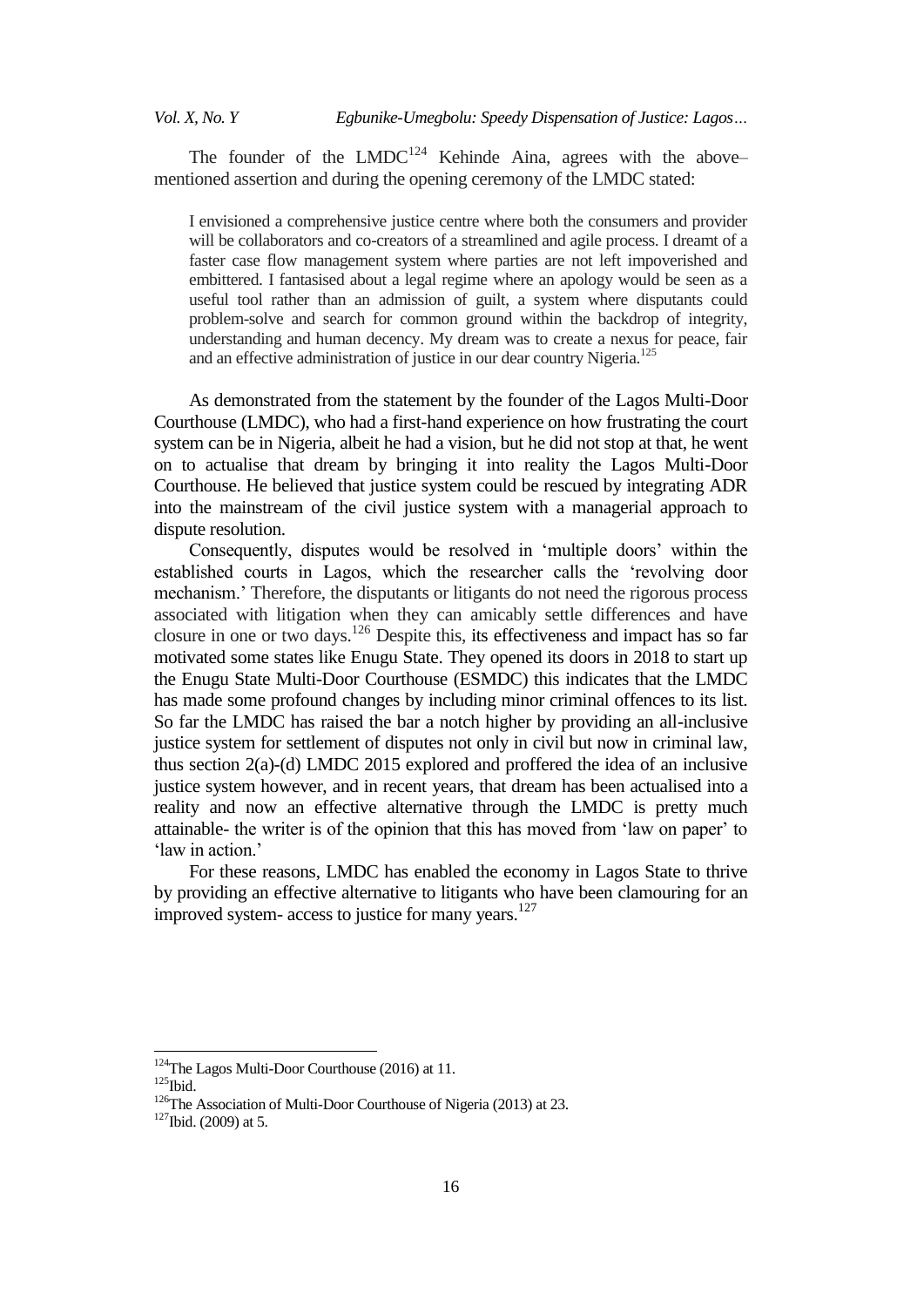### **Limitations that Might Hinder the Growth of LMDC**

The above-mentioned rule has provided an effective justice mechanism that can tackle such cases which is a step in the right direction- providing more leeway for the judges. Thus the judge in his discretion can unburden the courts and achieve swift justice either through litigation or through ADR through the LMDC or any other ADR center.<sup>128</sup> However, the issue of 'referring parties' to use ADR has been deemed as mandating parties to mediate hence perceived as unjust.<sup>129</sup> Furthermore divergent debate has been raised on "people not having access to the law courts.<sup>130</sup> On the contrary, some ADR critics see the mandatory requirement,<sup>131</sup> as an attempt to limit the people's unfettered right to access to court<sup>132</sup> and which will also strip off party autonomy in ADR.<sup>133</sup> The above viewpoints resonates with the writer.

Against this backdrop, laws are modified to suit the culture of the people. For instance, a study conducted in 2013 indicated that Turkey is not yet ready for a flexible and voluntary alternative dispute resolution due to its culture and public awareness.<sup>134</sup>

In the same manner, in the Nigerian -home, which is classified as the 'informal setting,' most parents tell their children what to do using 'force,' for example a parent would or an elderly person will tell the young ones, do not ask questions, do as I say.<sup> $135$ </sup> This is what the writer refers to as 'the do as I say mentality" and woe betides one,*'* who dares question them, he will be flogged mercilessly, unlike in the "western culture" to be more specific United Kingdom, where children ask, 'why' and their parents explain why they should adhere to this rule or the other etc. As such, this pattern of encouraging parties to ADR as depicted in *Dunnett v Rail track<sup>136</sup>* and *Halsey v Milton Keynes*<sup>137</sup> may be counterproductive in Nigeria as 'directing or mandating people or forcing people' is in line with the African culture.<sup> $138$ </sup> In essence, African culture is such that they are forced to do things, so once there is no force; most of them flaunt the rules.<sup>139</sup>

Likewise, the same goes in the "formal setting", which is the office or organization.<sup>140</sup> However, Franz Boas asserts that no culture is good or bad or better put that people basically view the cosmos through the perception of their own culture and judge it according to their own acquired cultural orientation*.* 141

<sup>&</sup>lt;sup>128</sup>Constable & Vilar(2020) at 1.

 $129$ Ibid, at 1.

<sup>&</sup>lt;sup>130</sup>Order 3 Rule 11 High Courts (Civil Procedure Rules) 2004.

<sup>&</sup>lt;sup>131</sup>The Nation, Catching the ADR bug in Lagos at 30.

<sup>&</sup>lt;sup>132</sup>Constable & Vilar (2020) at 1.

<sup>&</sup>lt;sup>133</sup>The Nation, Catching the ADR bug in Lagos at 30.

<sup>&</sup>lt;sup>134</sup>Napley (2014) at 3.

 $135$ Egbunike (2012) at 71.

<sup>&</sup>lt;sup>136</sup>Dunnett v Rail track EWCA Civ 302

<sup>&</sup>lt;sup>137</sup>Halsey v Milton Keynes EWCA Civ 576

<sup>&</sup>lt;sup>138</sup>Most of the stakeholders and users affirmed the above assertion.

 $^{139}$ Egbunike (2012) at 71. Also, most of the stakeholders hold the same view as Egbunike.  $140$ Ibid, at 72.

<sup>141</sup>Sydel (2004) at 18. Silverman (2004) at 18.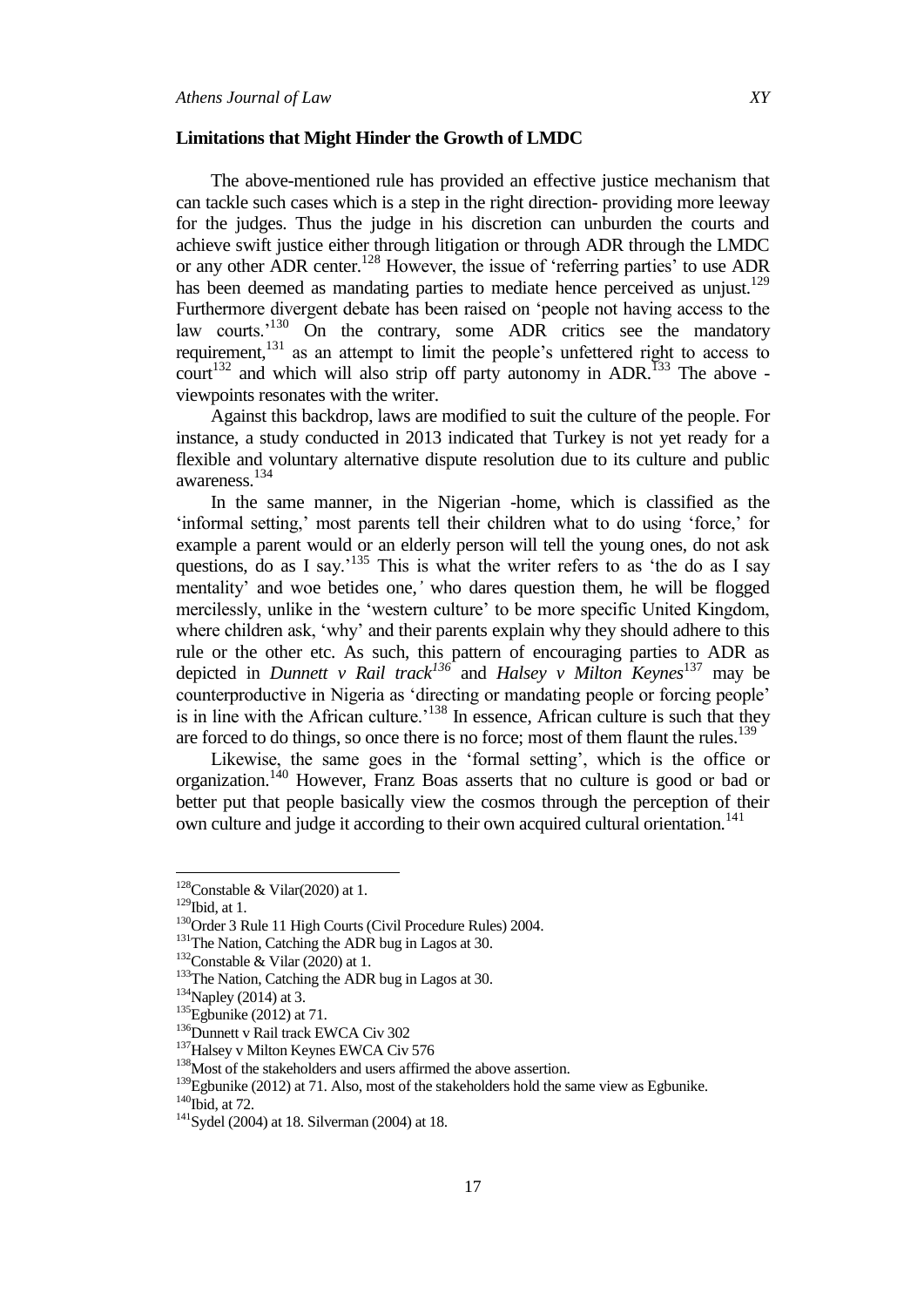# **The Features and Procedural Framework of the LMDC**

In Nigeria, the Arbitration and Conciliation Decree provides for the right to settle disputes by Conciliation. Part II of the Decree, sections 37-42 and 55 made adequate provisions for conciliation.<sup>142</sup>However, in recent years mediation in Nigeria has developed into a more well thought out process and within a legislative framework.<sup>143</sup> Hence, the LMDC panel of neutrals is made up of accredited mediators, arbitrators and neutral evaluators from every field; the Lagos Multi-Door Courthouse, the Chief Judge of Lagos State is in charge of approving the panel stated above on the direct recommendation by the Neutrals" Screening Committee.<sup>144</sup> Thus the operation of the LMDC is to supplement litigation as the available resource for justice by the provision of enhanced, timely, cost-effective and user-friendly access to justice.

Aina stated that the "doors" available to the MDC are mediation, arbitration, and neutral evaluation.<sup>145</sup> However, in recent years the LMDC included a hybrid process.<sup>146</sup> It has been observed that due to the COVID-19 Pandemic, which held the world at standstill, the LMDC used this as an opportunity to include another 'door,' which is the Online Dispute Resolution  $(DDR)$ <sup>147</sup> It is essential to point out that the LMDC panel of neutrals is made up of the Chief Judge of Lagos State, ADR Judges, Accredited Mediators, Arbitrators and Neutral Evaluators from every field.

The figure below illustrates the features or workings of the  $LMDC^{148}$ :



# The Lagos Multi-Door Courthouse (LMDC): Referral Procedure

 $142$ Orojo & Ajono (1999) at 10.

 $143$ Rhodes-Vivour (2008) at 1

<sup>144</sup>The Lagos Multi-Door Courthouse (2016) at 10.

 $145$ Aina (2008) at 9.

<sup>&</sup>lt;sup>146</sup>The Lagos Multi-Door Courthouse, A Guide, Justice delivery through the Alternative Dispute Resolution at 1.

<sup>147</sup>LMDC Twitter page *cited in Umegbolu (2019)*

<sup>&</sup>lt;sup>148</sup>The LMDC made the Diagram above available to me.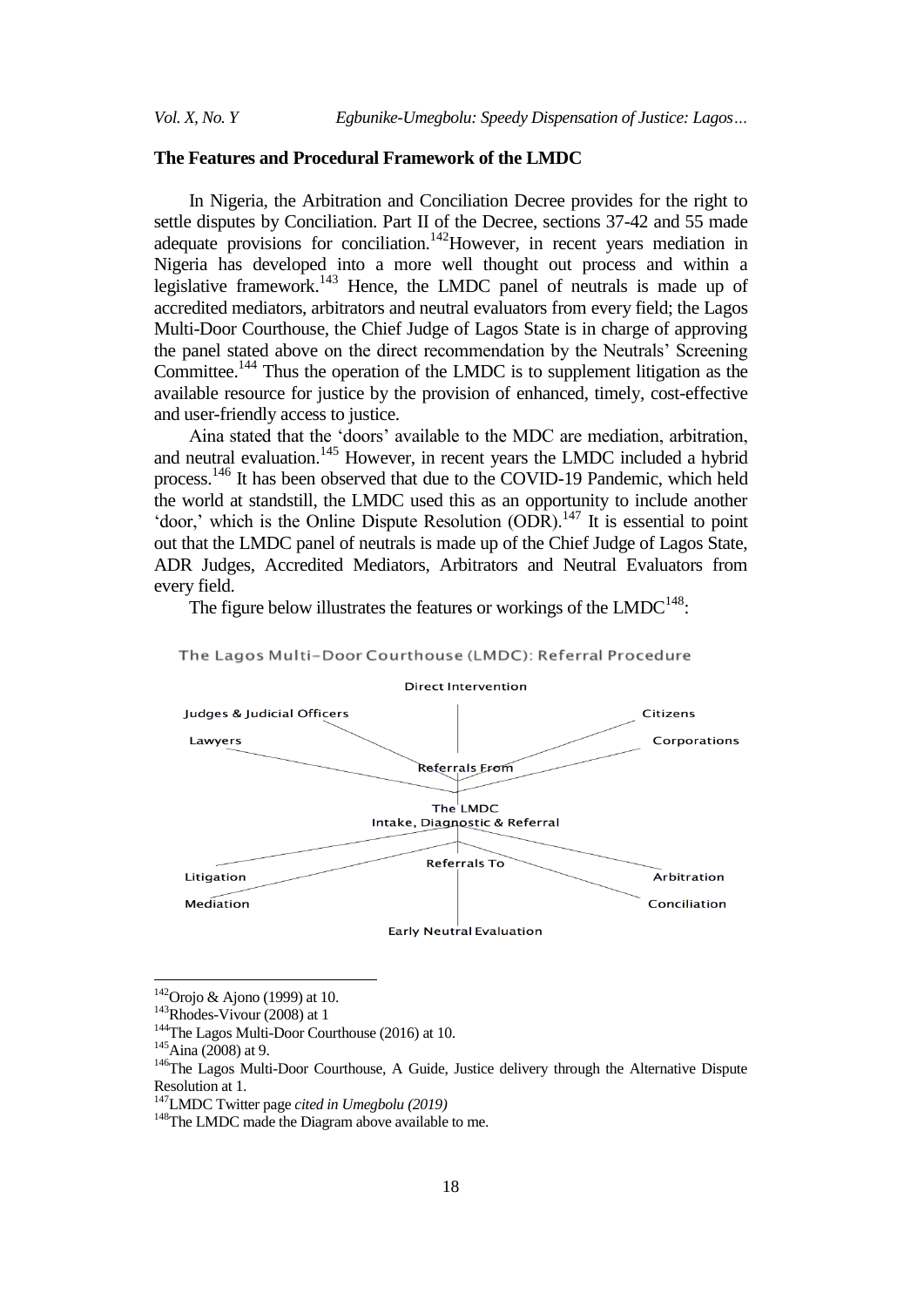An essential feature of the Lagos Multi-Door Courthouse (LMDC) is that it is an independent and a non-profit making body. Thus, they are more efficient and not biased.<sup>149</sup> Thus, that is part of the reason the LMDC is cheap or free as they are not there to make profit and to a large extent has contributed to the effectiveness of its service delivery model which is primarily focused on enhancing and advancing access to Justice.<sup>150</sup> Consequently, Article 2 of the LMDC Practice Direction<sup>151</sup> stipulates: That at LMDC, a matter may be initiated at the LMDC in any of the three ways: $152$ 

### **A) Walk-Ins**

- Any party can decide to Walk-In to the LMDC or write to its director to initiate a dispute either through mediation, Arbitration, Early Neutral Evaluation and Conciliation. It is essential to point out that other ADR Para-legal institutions like the Citizens Mediation Centre (CMC) and Office of the Public Defender (OPD) may file matters at the LMDC for settlement.
- The party from now on known as the claimant or his counsel walks into the Multi-Door Courthouse to lodge his or her complaint with the Registrar.
- The claimant pays an administrative fee of 14,000-naira equivalent to 29.12566 GBP
- A set of forms is given to be filled or completed by the claimant.
- The opponent from now on is known as the respondents<sup>153</sup> and is notified about the complaint.
- A set of forms is despatched to those above along with the notification of the "referral"- a referral is used in the MDC instead of a suit.
- The respondent returns his or her filled forms and response; then, the hearing date is fixed for the first meeting.

# **B) By Court Referral:**

The presiding judges in the on-going matter; might decide to refer a case to Mediation; if he believes it is an appropriate way of resolving the dispute.

- Referrals from the Courts can either be made by the judge independently or at the demand of the party if his lawyer requests a stay of proceedings in the court which will enable him (the party) try settling amicably in the MDC.
- Finally, if the parties reach a settlement, the court pronounces it as a consent judgement of the court making it final and binding on the parties.

<sup>&</sup>lt;sup>149</sup>The Lagos Multi-Door Courthouse (2016) at 19.

 $150$ Onyema (2013) at 10

<sup>&</sup>lt;sup>151</sup> Article 2 of the LMDC Practice Direction 2007  $152$  Ibid.

<sup>&</sup>lt;sup>153</sup>The Lagos Multi-Door Courthouse, A Guide, Justice delivery through the Alternative Dispute Resolution at 20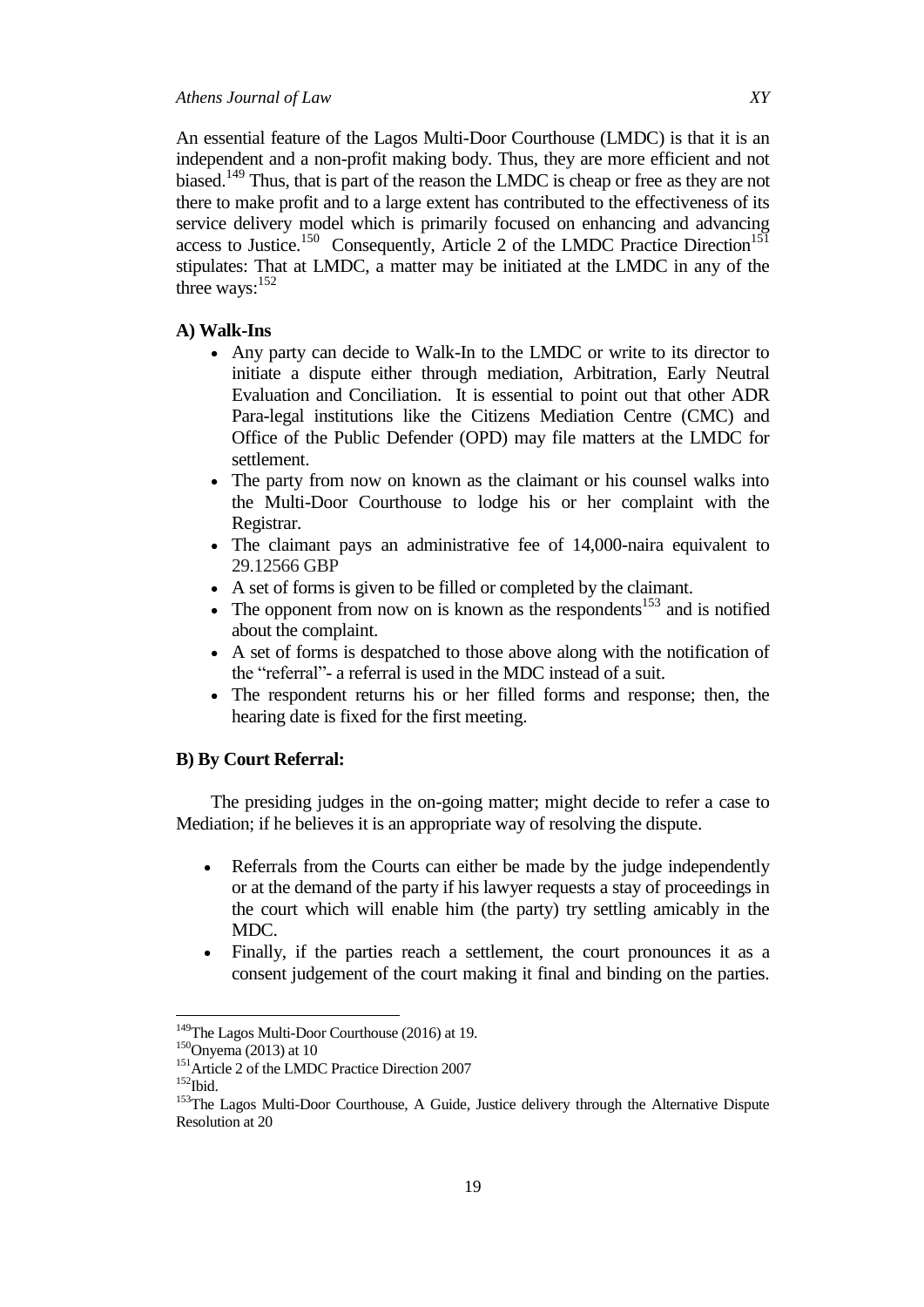Both parties appointed mediator and the LMDC would jointly sign the LMDC decision, with all parties strictly adhering to the confidentiality rules of LMDC process.<sup>154</sup>

### **C) Direct Intervention**

The LMDC in circumstances of public interest or by demand by the parties through the director may approach the parties by extending an invitation to them. $155$ 

### **A. Preparatory Session -Mediation**

Aina pointed out that it is essential for parties to attend the sessions to utilise the effectiveness of the process they must have 'full authority, $156$  which must be in writing to settle (if it is a court-referral) the dispute for the ADR session to proceed. The researcher believes that this will be applicable depending if it is a court-referral, or if it is a direct Intervention by the LMDC and not applicable through the walk-In route. Thus, to ensure that the aforementioned are achievedonce a mediator is appointed, he makes contact with the parties or their lawyers to discuss some process arrangements and to clarify some key aspects. Some parties and mediators may request a pre-mediation meeting.<sup>157</sup> In most cases, it is not ideal to hire lawyers, just because they are grounded with knowledge of the law does not make them an excellent candidate to settle disputes or conflict as the case maybe. It is irrefutable that they can resolve a conflict or dispute, but the chances are unusually low.<sup>158</sup> Hence, the purpose of the preparatory stage is to ensure that the parties understand the process and that parties are well prepared for the mediation. Matters to be discussed at this stage will include asking some pertinent questions necessary to ascertain the direction of the process.<sup>159</sup>

At this stage during the mediation session, communication is key because the most important gift a mediator should or can possess is how to effectively communicate.<sup>160</sup> Disputes can be quite complex at times and the need to hire a mediator who can actively listen- get vital information and insight on the nature of the disputes, i.e. the intention of the parties which might lead to the settlement, is  $\frac{161}{161}$  Also, the mediator must be able to communicate, inform the parties as

 $154$ Ibid.

 $155$ Thid.

 $156$ Aina (2007) at 4  $157$ Ibid, at 20

<sup>&</sup>lt;sup>158</sup>Blake, Browne & Sime (2012) at 257

<sup>&</sup>lt;sup>159</sup>Some of the likely questions may include the following: Whether the parties have agreed to mediation? Whether their lawyers or advisers will accompany the parties? Whether legal proceedings are already underway or would be stayed during mediation? Or whether there are other time constraints.

<sup>160</sup> Ibid.

<sup>&</sup>lt;sup>161</sup> Beer & Stief (1997) at 22.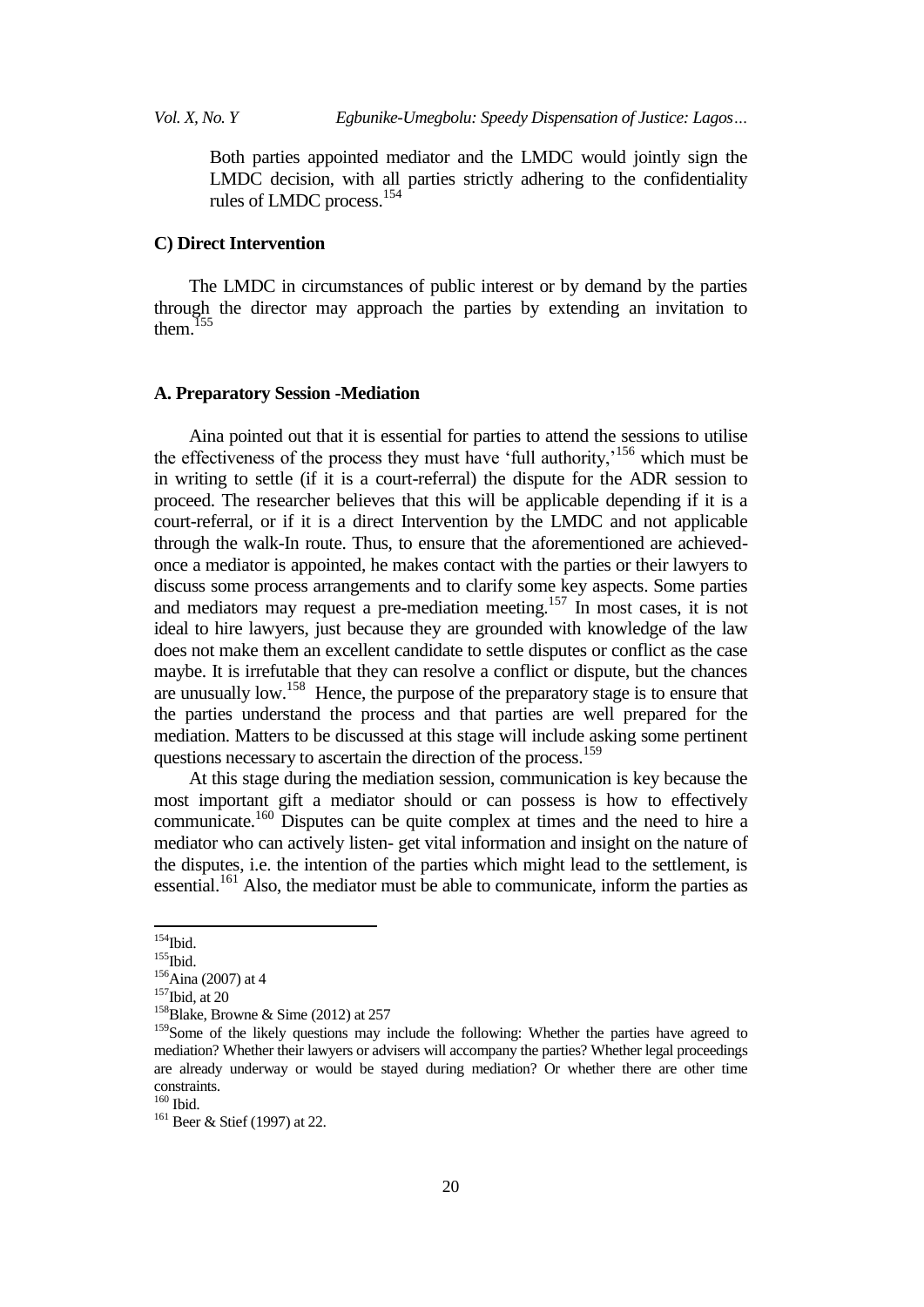to how they may formalise the agreement and the likelihoods for enforcing the agreement.<sup>162</sup> To achieve the aforementioned a mediator should be calm and ask open-ended questions that will enable the parties to reach an agreement.<sup>163</sup> Thus resolving disputes in mediation will not be possible without active listening and communication from the mediator.

An integral part of mediation is the relationship between the mediator and the party building rapport. For example, during the opening speech introductions are made, he / she becomes familiar with how parties wish to be addressed. This is important because in the private meeting the party will have to be comfortable enough to open up to the mediator. Prior to that, the mediator will open up the private session by reminding the parties the ground rules to help guide the conduct of the parties.<sup>164</sup> Also, the parties are reminded that everything discussed in the private session is confidential and will not be revealed except with their permission or compelled by law.<sup>165</sup> Also, the mediator clarifies each party"s positions, underlying interests, explores alternatives solutions and seeks possible concessions.<sup>166</sup> A mediator who does not connect with the party lacks empathy; this would make the party feel uncomfortable. And the issue of trusting the mediator becomes a problem, which might affect, the relationship with the party and will not yield to the fruition or end of the process.<sup>167</sup> As soon as there is semblance of common ground, a joint session is convened. The mediator or neutral narrows the difference, highlights the progress made and formalises offers to gain an agreement,<sup>168</sup> then the terms of settlement (TOS) reached are reduced in writing and signatures are appended by the parties.

# **B. The Arbitration Session**

Each ADR mechanism has its benefits and limitations, but despite these limitations, the introduction of ADR in the resolution of commercial disputes have opened doors to more investments for business stakeholders and indeed restored confidence in negotiation of commercial agreements in various jurisdictions, with reference to Nigeria. However, not all the ADR mechanism are widely used in Nigeria, the two most used ADR mechanisms are arbitration<sup>169</sup> and mediation, one

 $162$ Ibid, at 22

 $163$ Hyman (2005) at 19.

<sup>164</sup>Hyman (2005) at 36

<sup>&</sup>lt;sup>165</sup>European Code of Conduct for Mediators para 4

 $166$ Ibid.

 $166$ Hyman (2005) at 36.

<sup>&</sup>lt;sup>167</sup>Hyman (2005) at 23.

<sup>168</sup>Hyman (2005) at 37.

<sup>&</sup>lt;sup>169</sup>Arbitration was first promulgated as the Arbitration Ordinance in 1914, which applied to all parts of the country. As early stated in this chapter that Nigerian Law was modelled after the English law, it follows through- for the Arbitration Ordinance, which was modelled after the English Arbitration Act of 1889 *cited in Adekoya & Iwu (2017) at 13*. However, in recent years, the legislation that governs arbitration is the Arbitration and Conciliation Act 1988 (Laws of the Federation of Nigeria 2004 Cap A18) (ACA), which is the federal statute. It is imperative to point out that some jurisdictions in Nigeria have enacted their own arbitration laws; an example of such jurisdiction is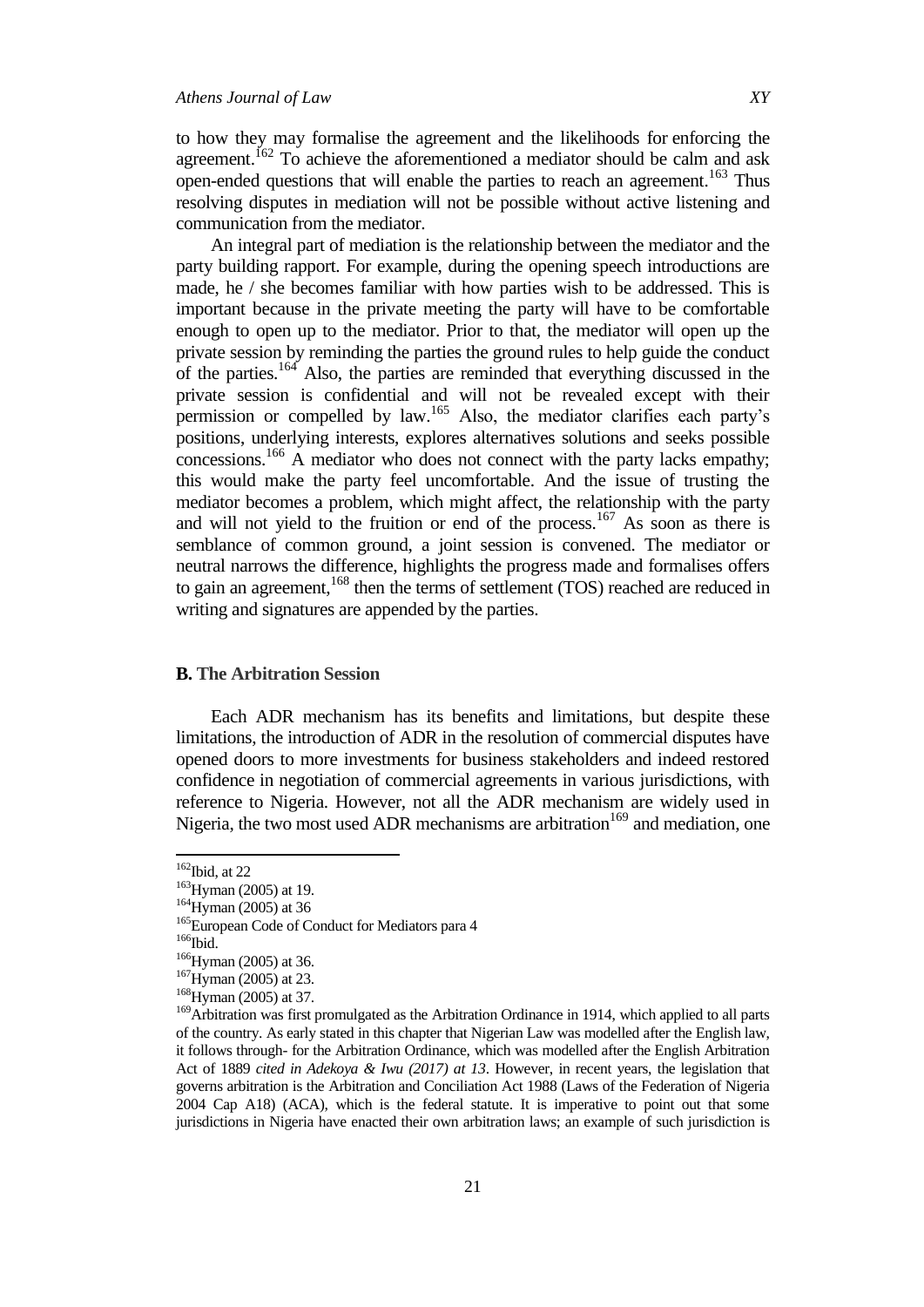of the limitations being the ready acceptance and practice of arbitration as opposed to mediation.

Generally, under the International Commercial Arbitration (ICA) Process, parties have the procedural freedom to organise their proceedings as they like and may choose an adversarial or inquisitorial procedure or mixture of both.<sup>170</sup> First, the claimant must submit a notice of arbitration, to which the respondent"s answers.

Subsequently, the tribunal itself can be appointed by the parties or by an appointing authority, and then a meeting will follow to discuss how the arbitration will proceed.<sup>171</sup> At the hearing there may be short opening statements, followed by oral testimony, submission of documentary evidence, if requested by the parties.<sup>172</sup> Then, at the end of the hearing there may be short closing statements, and the arbitrators may require post-hearing submissions. After the arbitrators review the post-hearing submissions, they deliberate and render a decision in the form of a final judgement. It is evident that the proceedings in arbitration are quite simple unlike the Court system that is rigid and far more expensive. For example, the arbitrators are selected at the discretion of the parties, however, in litigation; they make use of extensive attorneys, amongst others.<sup>173</sup>

Today, most arbitration is usually conducted under specified rules or procedures, which is similar to court rules.<sup>174</sup> For example, under the LMDC parties can commence an arbitration in two ways through walk-ins and courtreferred, although the court-referred under arbitration will not be classified as court-referred because it still boils down to the written agreement of the parties because parties must have an arbitration clause in the contractual agreement before the court can even refer it. $175$ 

On the other hand, the Procedure for Initiating and Administering Arbitration Proceedings at the Lagos Multi-Door Courthouse (LMDC) is as follows:

- First, the Notice of Arbitration is forwarded to the Respondent by the Claimant indicating an intention to refer the matter to the Lagos Multi-Door Courthouse (LMDC)
- Appropriately completed LMDC Form 1 and 2, a copy of the Notice of Arbitration duly acknowledged by the Respondent and the Claimant for

-

Lagos. The ACA was modelled on the UNCITRAL Model Law on International Commercial Arbitration 1985 (UNCITRAL Model Law) and came into force on 14th March 1988. Up till now, Nigeria has not made any modifications to the ACA at the federal level, although a bill is currently before parliament to replace the 1988 legislation with the UNCITRAL Model Law incorporating the 2006 amendments. The Lagos State Arbitration Law 2009 (LSAL) applies to all arbitrations that arise in Lagos State, except where parties have stipulated another law. This law is an enactment of the UNCITRAL Model Law and incorporates the 2006 amendments. *Cited in Adekoya & Iwu* (2017) at 13

 $170$ Umegbolu (2019) at 23.

 $171$ Ibid.

<sup>172</sup>Adekoya & Iwu (2017) at 12.

 $173$  Moses (2012) at 157

<sup>&</sup>lt;sup>174</sup>The Lagos Multi-Door Courthouse (2016) at 24.

 $175$ Ibid, at 17.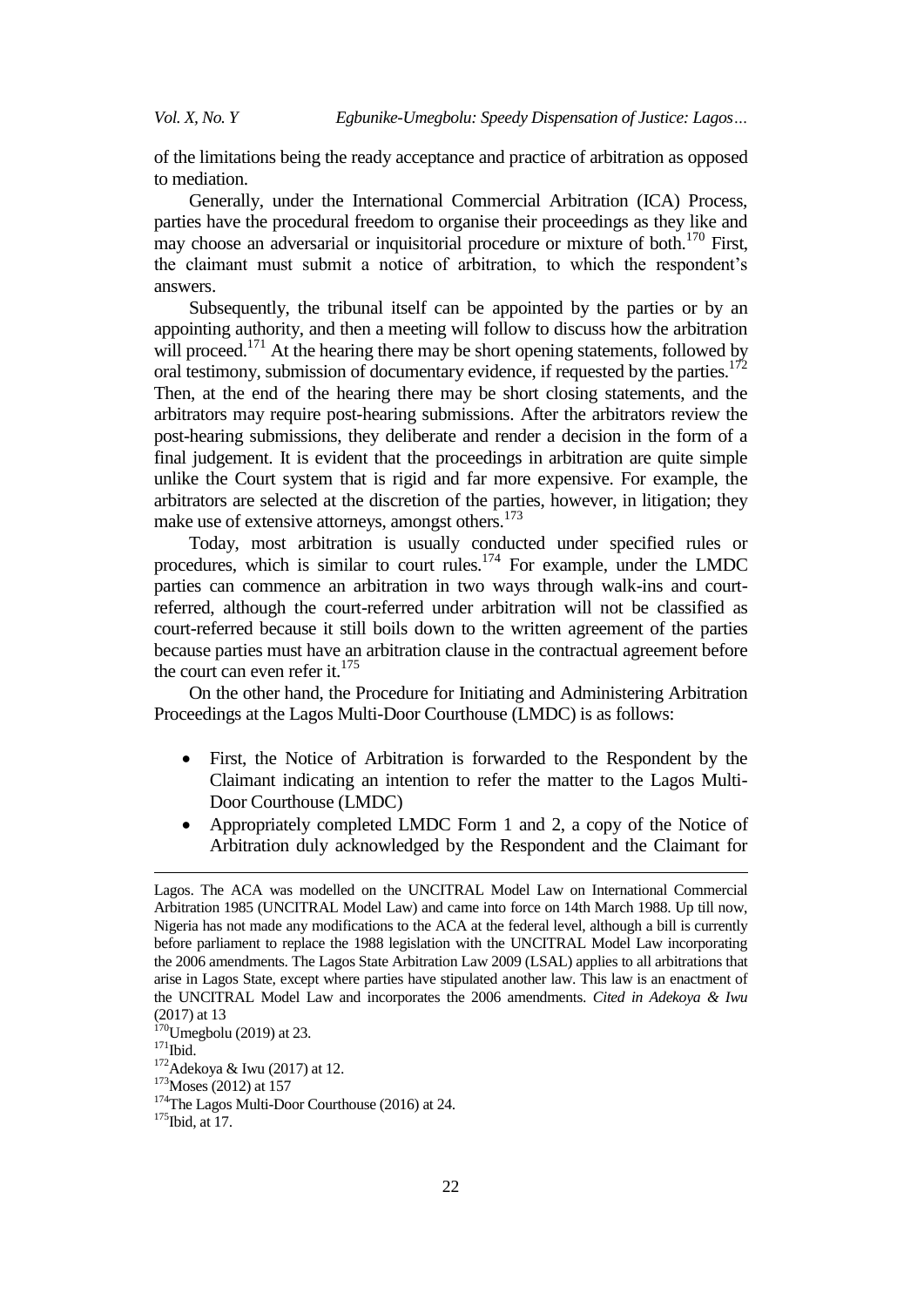screening submits four (4) copies of the Claimant's Statement of Claim is submitted to the LMDC Registry.

- Upon being screened and found suitable, the Claimant would be required to present a deposit slip evidencing payment of the sum of One Hundred Thousand Naira (100, 000.00), which is equivalent to £207.12. Non-Refundable Administrative Deposit into the Lagos Multi-Door Courthouse  $(LMDC)$  account.<sup>176</sup>
- Upon receipt of the Claimant's process, a letter inviting both parties to attend a Pre-Session Meeting (PSM) at the LMDC is sent. At the PSM, parties would be: Intimated of the Administrative/Arbitration Fee deposit. This is calculated based on Parties' Claims and Counterclaim contained in the LMDC Fee Schedule. Furnished with the profiles of three Arbitrators from which parties would list their preferred Arbitrators in Order of Preference.
- This is calculated based on "Parties Claims and Counterclaim contained in the LMDC Fee Schedule. Upon submission of parties" separate list of Arbitrators in Order of Preference, the Arbitrator whose name is common to both parties are appointed as a Sole Arbitrator.
- Where it is impracticable to choose an Arbitrator that is most common to parties from the Parties' list of Arbitrators, the LMDC shall appoint a Sole Arbitrator. In the alternative, parties would be intimated of the appointment of a Sole Arbitrator where required.
- Where the appointment involves a three (3) man panel of arbitrators, the parties shall each appoint an arbitrator from the LMDC list of arbitrators while the LMDC appoints the Chairman of the Arbitral Panel from the same list required to suggest three tentative dates for a Preliminary Meeting with the appointed Arbitrator. Upon payment of the Administrative and Arbitration Session fees by parties, the Arbitral Tribunal would be contacted. The Tribunal would hold a preliminary meeting with the parties and subsequent sessions thereafter until the final award.<sup>177</sup>

# **C. The Neutral Evaluation Session (NE)**

A retired judge, lawyer, or an expert in a particular field usually conducts the NE process, which is mainly initiated to guide the parties towards resolution. The process is mostly adopted to or in the course of a mediation session with an outlook to assisting the parties in their negotiation.<sup>178</sup> However, this process or proceeding is hardly used at the LMDC.

 $176$ Ibid.

 $177$ Ibid.

 $178$ Ibid.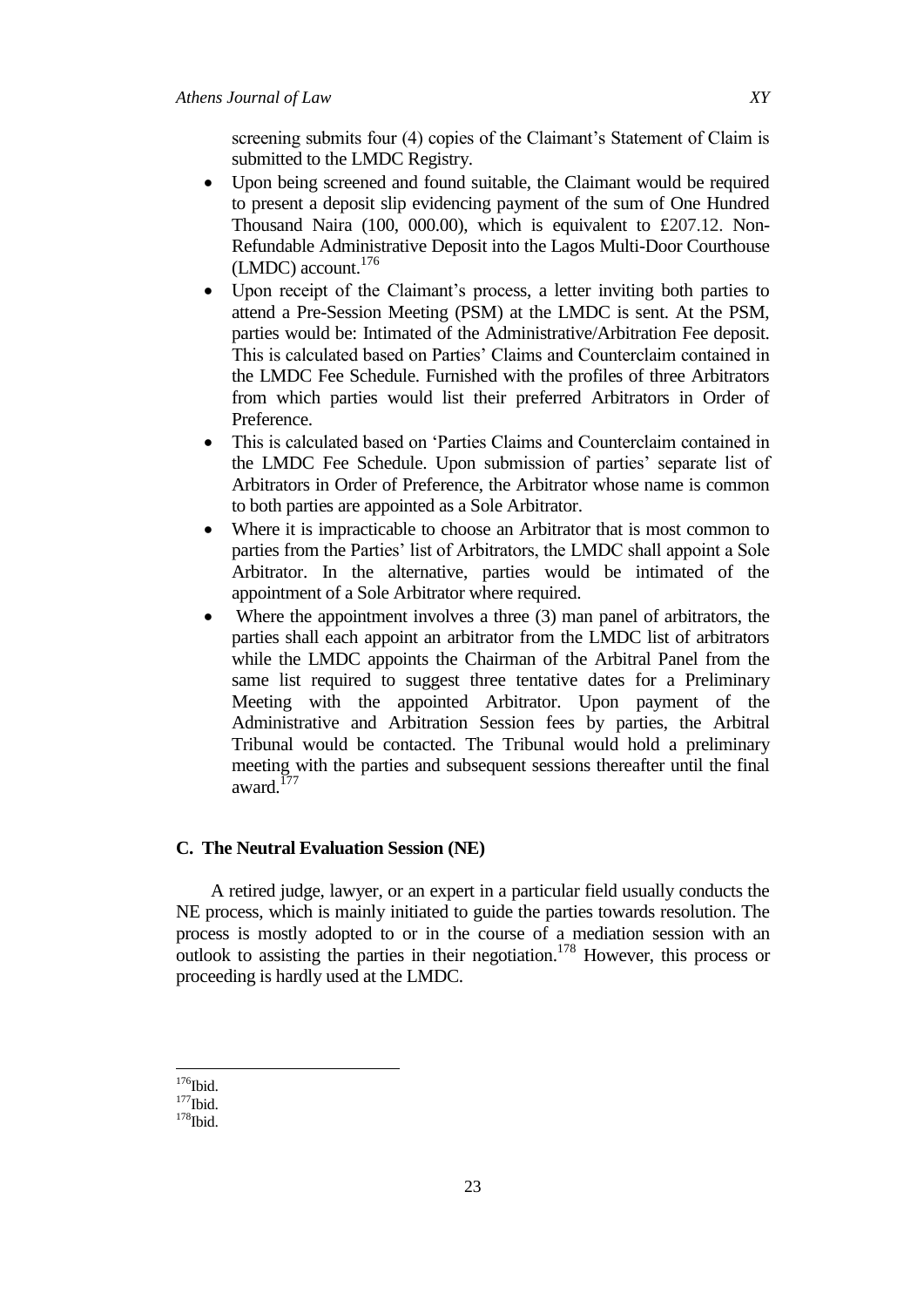# **D. Hybrid Sessions**

The hybrid processes consists of (Med-Arb) or (Arb-Med), if parties fail to reach a settlement of any or all of the matters in a mediation proceeding, they may decide to submit such issues, to advisory arbitration, binding arbitration or any other ADR process considered suitable.<sup>179</sup>

# **E. Online Dispute Resolution (ODR) Session**

ODR was used more during the Covid-19 Pandemic at the LMDC in 2019. It entails parties that has entered a valid contract or purchased a product that was fraudulently misrepresented or did not get the goods delivered within the agreed date. Then parties can indicate interest in using the ODR service to commence their sessions. As the name implies, parties can subscribe to the online sessions that allows for the use of technology to have virtual meetings in a bid to settle dispute between disputants, as it has become practically impossible to have faceto-face resolution of disputes because of the Covid-19 Pandemic.<sup>180</sup>

### **Conclusion Phase for ADR Processes:**

- 1) When case managers conclude matters, the Registrar receives the closed case files.
- 2) Check files for completing Terms of settlement, Mediator's Closure Report, Case Manager"s Report, Full payment of Fees, Feedback forms, Etc.
- 3) The Registry receives TOS and forwards it to the courts for adoption as Consent Judgment of the Court or other reports.<sup>181</sup>

# **The Underlying Elements of the LMDC Law - Whether the LMDC Law is Stringent or Lenient?**

As indicated above, the LMDC legislation or Act came to solve a problem, there was a mischief it was enacted to address, that is prior to the enactment of LMDC -there used to be a lot of congestion in the courts and some of this cases are frivolous cases that at the end of the day there is no substance in them so the act came to clear the air, to remove the chaffs and settle disputes is the whole idea of the LMDC. It did not come to blow away litigation entirely rather it came to supplement it  $182$  by paving way for the speedy dispensation of justice so that

 $179$ Ibid, at 37.

<sup>180</sup>Twitter Page LMDC cited in Umegbolu (2020a)

<sup>&</sup>lt;sup>181</sup>The Lagos Multi-Door Courthouse (2016) at 8.

 $182$ Umegbolu (2021) at 13.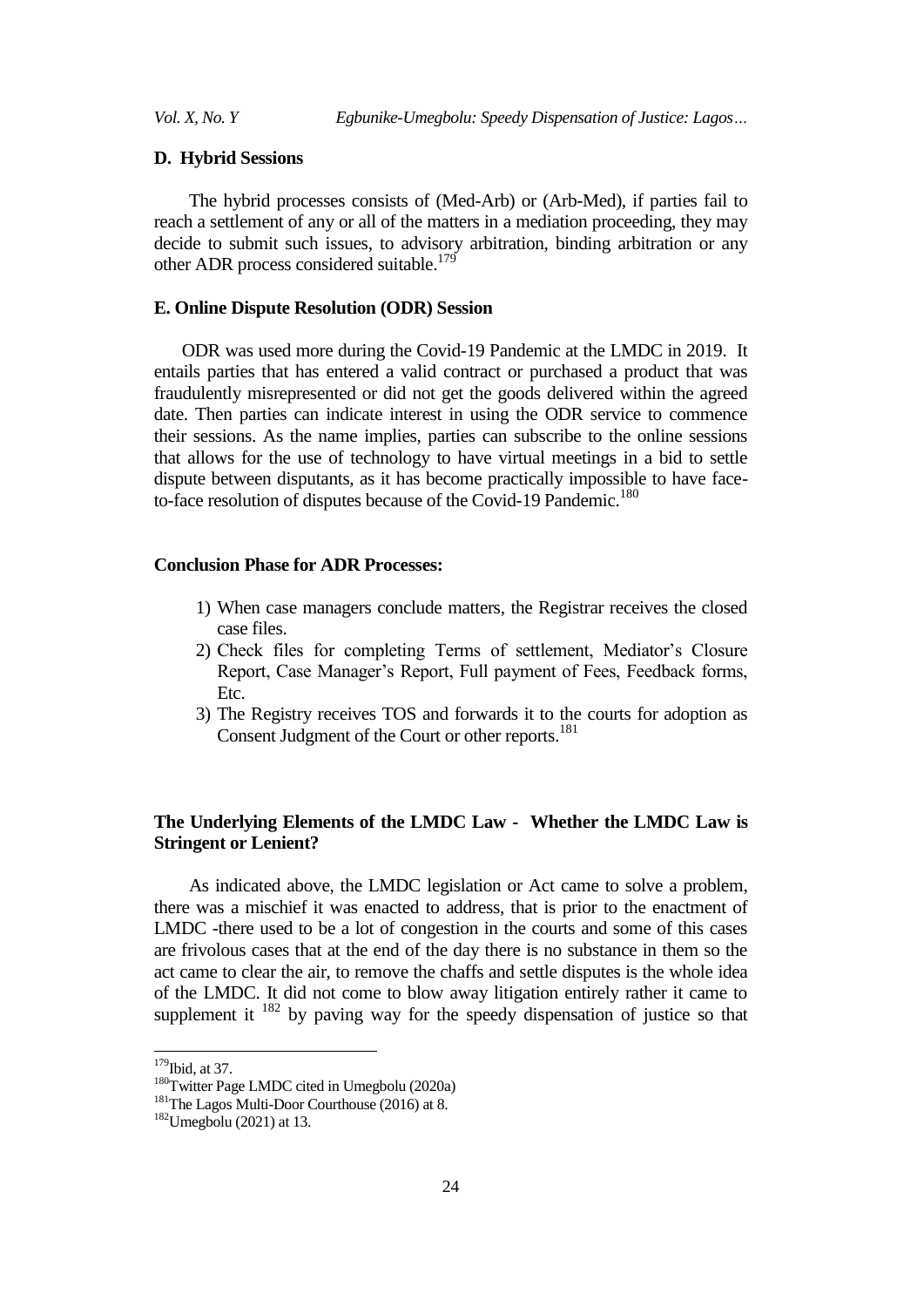litigation can now focus on core issues that are not resolvable amicably by parties while this focuses on all other issues that can be resolved before the LMDC. Therefore, the mischief rule came to address is actually to decongest the courtroom or the court system and actually it has succeeded in that. Thus, going into the act of interpreting the laws of LMDC is a tricky one in the sense that the procedure is not where lawyers or mediators come and cite sections or cases, rather the LMDC rules are meant to provide useful guidance.

In regards, to the above-mentioned question, as to whether if the LMDC law is stringent or lenient. This is the first time a writer will undertake the task of demystifying the LMDC law to ascertain whether the LMDC law is strict or lenient?

First, it is prominent to have a look at the Lagos State High Court Rules because the court screens and refers to the LMDC in most cases. Thus, it was drafted for one to go into mediation voluntarily which is evidenced in the civil procedure rules of Lagos  $2004$ ,<sup>183</sup> but subsequently this law was amended in 2019 thereby mandating mediation unlike in some other jurisdiction. For example, in Italy, the statute by which it implemented the directive in 2008/52/EC of the European Parliament made out of court conciliation scheme compulsory, it stipulated that parties must mediate before they file action in court, in less than four (4) years precisely in 2012,<sup>184</sup> an undisclosed ruling overturned the 2008 rule of mandating parties to mediate but<sup>185</sup> subsequently reintroduced in  $2013$ <sup>186</sup> Accordingly under the court-referred mediation, which is instituted by the High Court, it is strict.

On the other hand, the LMDC law is not strict, because under the functions and powers of the LMDC section 3(2) (6*)* of the both rules (old and new, same section)<sup>187</sup> and under Article 2 the practice direction on mediation procedure encourages parties to mediate through walk-in-that is parties voluntarily coming to mediate their matters without the court referring them.<sup>188</sup> Furthermore they also encourage parties whose matters were screened for ADR and referred by the court, to appear before the LMDC for the resolution of their dispute.<sup>189</sup>

Consequently, looking at it from this angle, it is very liberal; moreover was drafted for one to go into mediation unlike in some other jurisdiction like Italy<sup>190</sup> where it is compulsory that parties must mediate before they file action though their state foot mediation bills.<sup>191</sup> On the other hand, the LMDC Law  $2007/2015$ is designed to encourage parties to resort to mediation as much as possible that is why they hardly have any cohesive professions there and any offences created - it is a liberal law designed to encourage mediation.<sup>192</sup>

<sup>&</sup>lt;sup>183</sup>High Court of Lagos State (Civil Procedures) Rules 2004

 $184$ Van Rhee & Yullin (2014) at 249

 $^{185}\mathrm{Ibid.}$ 

 $186$ Matteucci (2015) at 19.

<sup>187</sup>Lagos State Multi-Door Court Law 2015.

<sup>&</sup>lt;sup>188</sup>Practice Direction on Mediation Procedure 2008.

 $189$ Ibid .

 $190$ Ibid at 191.

 $191$ Matteucci (2015) at 250.

<sup>&</sup>lt;sup>192</sup>The Lagos Multi-Door Courthouse (2016) at 23.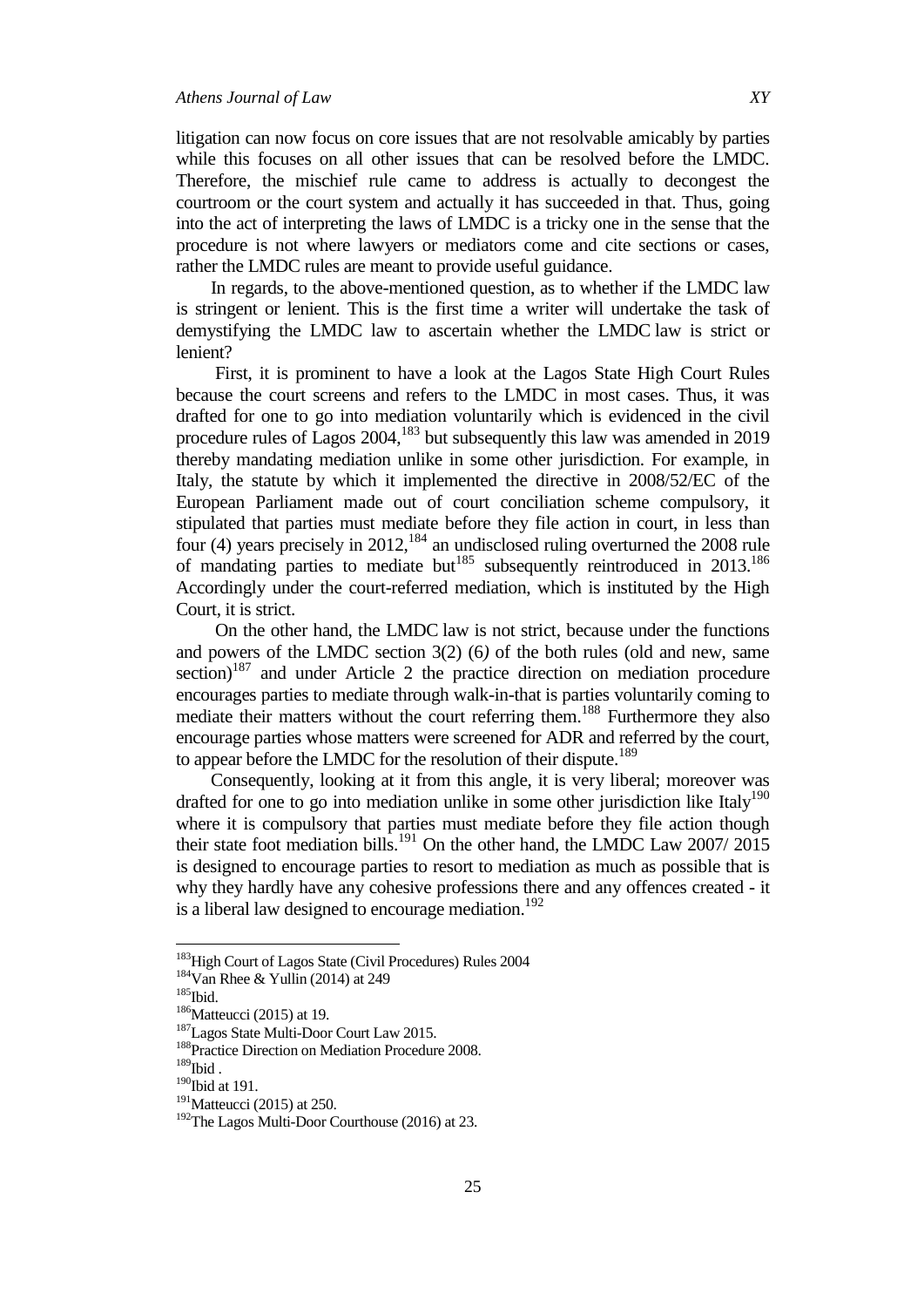It is argued that the essence of the LMDC is basically the resolution of dispute and requiring the attendance of parties and then their consent and their valuation. Now in regard to interpreting the law vis-à-vis court referred matters. The court-referred matters are still viewed strictly because some recalcitrant parties consider that they are sent to LMDC to mediate against their will. Thus, in drafting the TOS the parties will put that they do not want penalties written in the terms because they have in mind that they will end up defaulting.

In other words, they do not view it as compulsory because they have plans to take the case back to the court. It is essential to point out that parties are part of the court's jurisdiction; in respite to court-connected matters, the Laws are interpreted strictly neither to bow down to the old legal rules on a technicality. Although some stakeholders have argued that ADR through the LMDC can only be an effective method if parties voluntarily submit to the process, (through the walk-in) while some think otherwise.

For the reasons stated above, the court-refereed is stringent; however, when it comes to walk-in the rules are relaxed, thus, making it a more lenient approach. Basically, in considering whether the LMDC Law is strict or lenient, it will depend on the mode of approach to the LMDC; that is if the matter is a court-connected matter or a walk-in. Since the aim is the resolution of justice, of which there are evidence that the application of the law embodies as much as possible an approach that gives the law a lenient face.

In the final analysis, the issue of enforcement of the Terms of Settlements (TOS)- once terms of settlements is reached, it takes the law of contract between the parties and when one breaches it the other one can sue for breach of contract. Additionally, there are also the elements of making the (TOS) as much as possible to conform to the rudiments of judgements of courts so that enforcement can be easily done.

However, while the LMDC rules themselves are couched in lenient terms, they are still hunted by the shadows of legalism just like the English quote:

Although the old forms of action are there, nevertheless they are spirits and they are ghosts, which still haunt the modern day of doing things.<sup>193</sup>

Consequently, when it comes to enforcement and Court Referral, the ghost of legalism still hunts the LMDC Law, although it does not create substantive rights rather it creates procedural rights.

### **Conclusions**

 $\overline{a}$ 

The work has explored the details of the LMDC and in furtherance to the above, it has shown that although in most cases litigation can be said to be an ineffective means of dispute resolution in comparison to the ADR.

<sup>&</sup>lt;sup>193</sup>Note on Books and Periodicals (1905) at 402.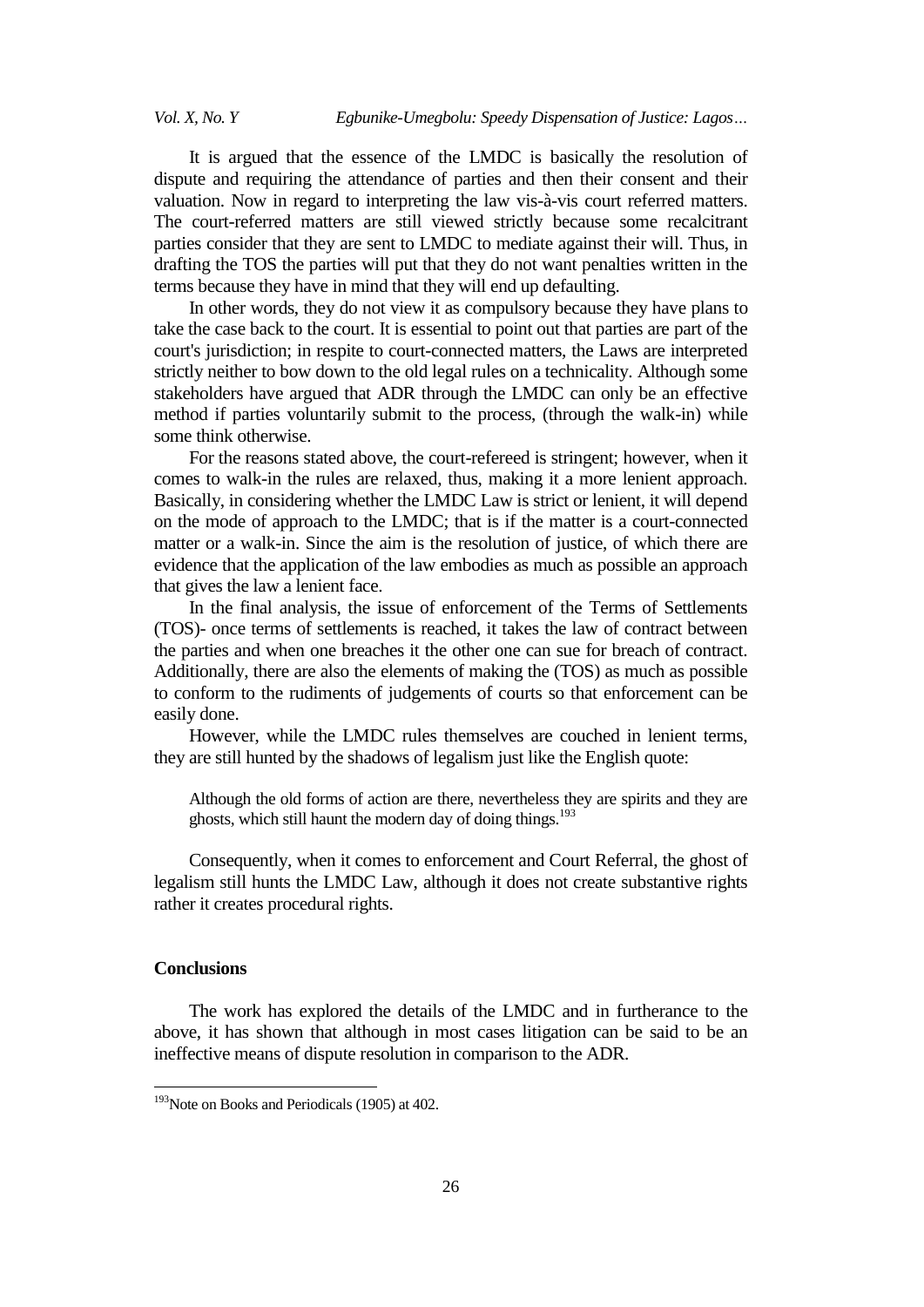It has also explored some of the preliminary background issues relating to Lagos state's court structure and why it was necessary to introduce LMDC and other ancillary bodies or Para-legal institutions to help decongest the courts and speed up the administration of justice within Lagos State the country's economic capital. Also, this work has also depicted that to a large extent that the Lagos state government in conjunction with NCMG kept up with the tempo of the growth of systems and laws; and has enacted rules and revised a lot of this old rules and processes that are well streamlined in context within the modern-day dispute resolution; to offer a framework for fast-track procedures through ADR. This work critically analyses the indispensable elements of the LMDC process towards making an effective method of dispute resolution.

It is vital not to shy away from the most fundamental advantages of the LMDC; hence the TOS are final and further the decisions can be enforced. Thus, it is apparent that all this contributes to the effectiveness of the ADR processes and distinguishes ADR through LMDC from litigation. However, in some ways a recalcitrant party may decide to hinder the process by using the above-mentioned elements stated to his advantage against the other party and in some cases the benefits or pros of the LMDC becomes its challenge. Though it cannot outweigh the challenges posed by litigation in terms of parties not being at liberty to select judges or procedures of their choice. Thus, its advantages bring more value to the table of justice than litigation.

On the contrary, the drawback can be avoided if the LMDC law could be reviewed alongside High Court Civil-Procedure Rules (H.C.P.R) as LMDC will not be having its rules that it is contradictory with the H.C civil procedure rules because after mediation, parties will apply to the court for adoption, and they will have to follow the H.C civil procedure rules.

Thus, the need for these two (LMDC and Court Process) to work together is vital because the rule of the LMDC encourages party autonomy, and parties are at liberty to draft their contracts themselves. However, when it goes to court for enforcement, the court adopts the Terms of Agreement (TOA) wholly. Hitherto it becomes a problem if parties' default or cannot follow through with their TOA. The case now falls back to the court; thereby, in the long run, ADR might not achieve its overriding objective, one of them being the Settling matters quickly and efficiently.

Although litigation gives teeth to the enforcement of the agreement of the ADR processes through the LMDC, the writer argues that some cases through the LMDC might be a preferable alternative. Due to its less complicated nature, its simple proceedings will continue to have more relevance, development, and input in modern-day Dispute Resolution.

### **References**

Abdullah, A.H. (2015) "An Investigation of the Development of Mediation in the UK Construction Industry" (A Thesis Submitted to the University of Manchester for the Ph.D. Degree). https://www.research.manchester.ac.uk/portal/files/54572388/FULL \_TEXT.PDF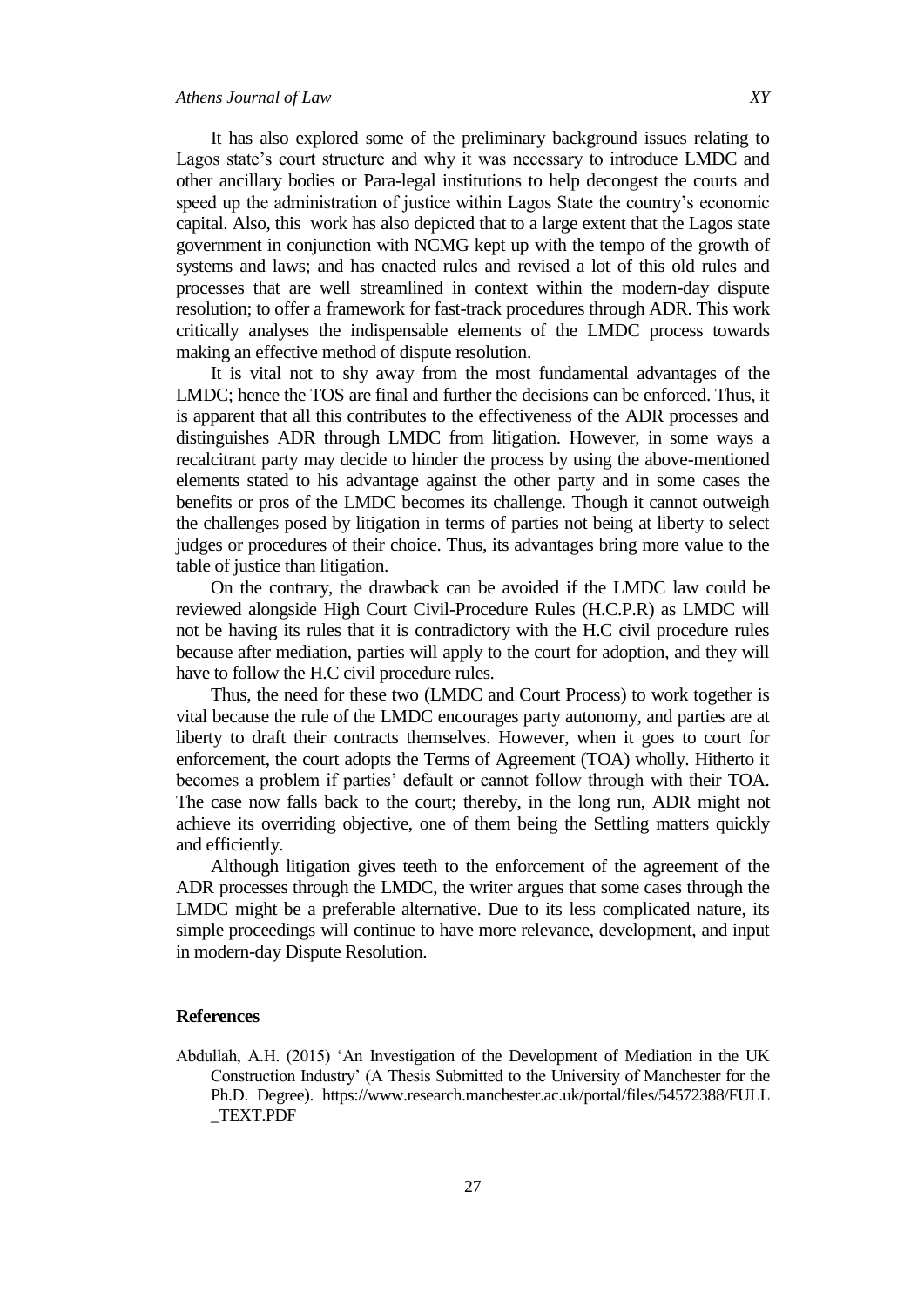- Adekoya, F. & P.-A. Iwu (2017). *'Arbitration Procedures and Practice in Nigeria: Overview '* Thomson Reuters Practical Law.
- Aina K, (2007) 'The "Multi-Door Concept" in Nigeria: The Journey so Far' https://www. ainablankson.com/publications/(*ainablankson Attorneys*. - THE MULTI-DOOR-CONCEPT-THE-JOURNEY-SO-FAR.pdf
- Aina K, (2008) 'Alternative Dispute Resolution' The Guardian Newspaper (23<sup>rd</sup> June)
- Ani, C,C. (2007). "Alternative Dispute Resolution in Nigeria: A Study of the LMDC" https://www.academia.edu/31440831/ALTERNATIVE\_DISPUTE\_RESOLUTION \_IN\_NIGERIA\_A\_STUDY\_OF\_THE\_LMDC
- Anyim, W.O. (2019). 'Research Under Nigerian Legal System: Understanding the Sources of Law for Effective Research Activities in Law Libraries". *Library Philosophy and Practice (e-journal)*
- Beer, J.E. & E. Steif (1997). *The Mediators Handbook*, 3rd ed. Conflict Resolution Programs.
- Blake, S., Browne, J. & S. Sime (2012). *A Practical Approach to Alternative Dispute Resolution.* 2nd ed. Oxford: Oxford University Press.
- Centre for LMDC, (2019) "The LMDC ADR Awareness Program: Workings of the Lagos-Multi-Door Courthouse"
- Centre LMDC, (2015) "The LMDC ADR Awareness Program: Workings of the Lagos Multi-Door Courthouse
- Constable, T. & S. Vilar (2020). "If you refuse to engage in alternative dispute resolution, you do so at your own peril" Dentons. https://www.dentons.com/en/insights/articles/ 2020/april/9/if-you-refuse-to-engage-in-alternative-dispute-resolution-you-do-so-atyour-own-peril
- Dam, K.W. (2006). 'The Judiciary and Economic Development', John M. Olin Program in Law and Economics Working Paper No. 287, University of Chicago Law School.
- Egbunike. N. (2012). *Dyed Thoughts: A Conversation in and from My Country*. Ibadan: Feathers and Ink.
- Egbunike-Umegbolu, C. (2019) "The Linctus of Choosing a Mediator Part 1/Part 2'. The *Mediate.com Canada*.
- Ezike, E.O. (2011-2012). "Developing a Statutory Framework for ADR in Nigeria" in *The Nigerian Judicial Review* 10*:*249.
- Faturoti B, (2014). "Institutionalised ADR and Access to Justice: The Changing Faces of the Nigerian Judicial System" in *Journal of Comparative Law in Africa* 1:1
- Feldman, M. (2020). '*"*One-Stop" Commercial Dispute Resolution Services: Implications for International Investment Law' in Chaisse. J., Choukroune, L. & S. Jusoh (eds) *Handbook of International Investment Law and Policy*. Singapore: Springer.
- Fiadjoe, A. (2004). *Alternative Dispute Resolution: A Developing World Perspective*. Routledge-Cavendish Publishing Limited.
- Genn, H. (2010). *The Hamlyn Lectures 2008: Judging Civil Justice*. Cambridge: Cambridge University Press.
- Goh, G.M. (2007) "Dispute Settlement in International Space Law: A Multi-Door Courthouse for Outer Space', doctoral thesis at Leiden University. At https://hdl.han dle.net/1887/11860
- Green, E.D., Marks, J.B. & R.L. Olson (1978) "Settling large case litigation: an alternative approach" in *Loyola L.A.L.Rev.* 11(3):493-511.
- Guide LMDC, Justice delivery through the Alternative Dispute Resolution (ADR)
- Hyman, J.M. (2005). 'Swimming in the Deep End: Dealing with Justice in Mediation" in *Cardozo Journal of Conflict Resolution* 6(1):19-56.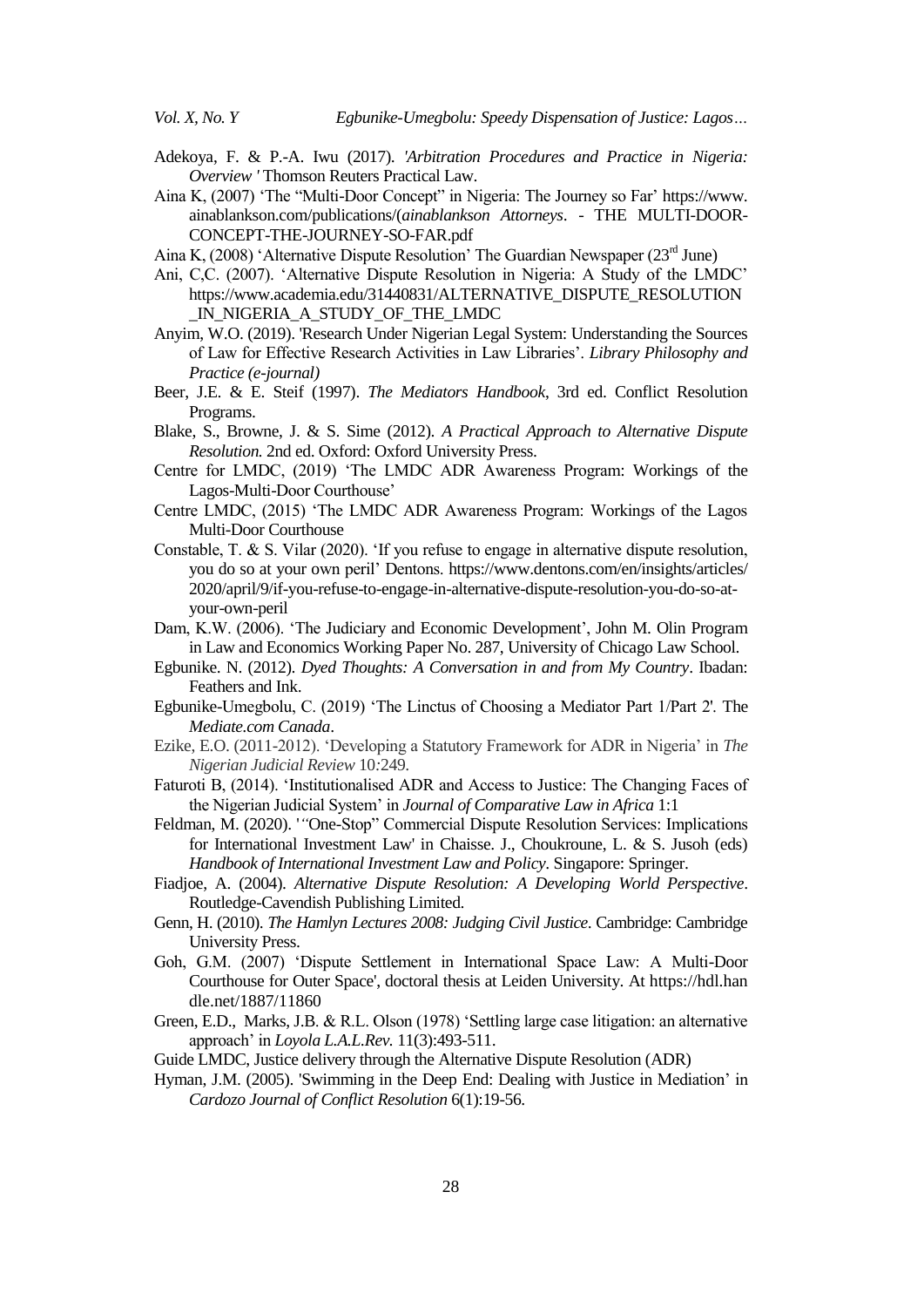- Ipaye, A. (2021). "Understanding and Application of Alternative Dispute Resolution (ADR) System in the Magistrates Courts" (Training Workshop for Newly Appointed Magistrates Organised by the National Judicial Institute (NJI)
- Kio-Lawson, T. (2012) "Lagos State Judges take a stand on ADR BusinessDay' at <www.businessdayonline.com>
- Levin, A.L. & R.R. Wheeler (1979). *The Pound Conference: Perspectives on Justice in the Future Proceedings of the National Conference on the Causes of Popular Dissatisfaction with the Administration of justice*. St. Paul, Minnesota: West Publishing Co.
- Marks, S.C. (2000) *Watching the Wind Conflict Resolution During South Africa's Transition to Democracy*. Washington, D.C.: United States Institute of Peace Press.
- Matteucci, G. (2015) "Mandatory Mediation, The Italian Experience" in *Revista Electronica de Direito Processual* 16 (16):189.
- Menkel-Meadow, C. (2009). "Maintaining ADR Integrity" in *Alternatives to the High Cost of Litigation* 27(1):1, 7.
- Merife, U. & I. Obinna (2016). *Easy Guide to Civil Procedure in Nigeria* (Young Lawyers Companion) (Taracota Nigeria Limited).
- Moses, M.L. (2012). *The Principles and Practice of International Commercial Arbitration.* 2nd ed. Cambridge, UK: Cambridge University Press.
- The Nation, (2013) 'Catching the ADR bug in Lagos' https://thenationonlineng.net/catchi ng-the-adr-bug-in-lagos/> accessed 21st June 2021
- Note on Books and Periodicals (1905). "History of the Distinctions between Trespass, Detinue, and Trover" in *Harvard Law Review* 18(5):402.
- Nwosu, K. (ed.) (2004). *Legal Practice Skills & Ethics in Nigeria: In Honour of Chief Babatunde Abiodun Ibironke, SAN* (DCONconsulting)
- Oniekoro, F.J. (2011). *Practice Notes and Guides on Litigation (Civil Claims and Criminal Trials.* Enugu: Chenglo Limited.
- Onyema, E. (2013). "The Multi-Door Court House (MDC) Scheme in Nigeria: A Case Study of the Lagos MDC" in *Apogee Journal of Business, Property and Constitutional Law* 7(2):96-129.
- Orojo, J.O. & M.Y. Ajoma (1999). *Law and Practice of Arbitration and Concilliation in Nigeria*. Lagos: Mbeyi & Associates (Nigeria) Ltd.
- Osamor, B. (2004). *Fundamentals of Criminal Procedure in Nigeria*. Abuja, Nigeria: Dee-Sage Nigeria Limited.
- Rhodes-Vivour, A.O. (2008). "Mediation (A "Face Saving Device") The Nigerian Perspective" in *Journal of the International Bar Association Legal Practice Division Mediation Committee Newsletter* 4(4).
- 0. 2nd ed. Walnet Creek, CA: AltaMira Press.
- Sokefun, J. & N. Njoku (2016) "The Court System in Nigeria: Jurisdiction and Appeals" in *International Journal of Business and Applied Social Science* 2(3):March 2016.
- Taiwo, K. & I.P. Onyeonoru (2016) "Archival Review of the Role of the Citizens Mediation Centre in Landlord-Tenant Dispute Resolution in Lagos State, Nigeria'. 3<sup>rd</sup> International Conference on African Development Issues.
- The Association of Multi-Door Courthouses in Nigeria, A Compendium of Articles on Alternative Dispute Resolution (ADR), vol. 1 (2013).
- The Lagos Multi-Door Courthouse (2016). *The Lagos Multi-Door Courthouse Neutrals Handbook.*
- Umegbolu, C. (2019). "The Enugu State Multi-Door Courthouse (ESMDC)" Mediate.com canada